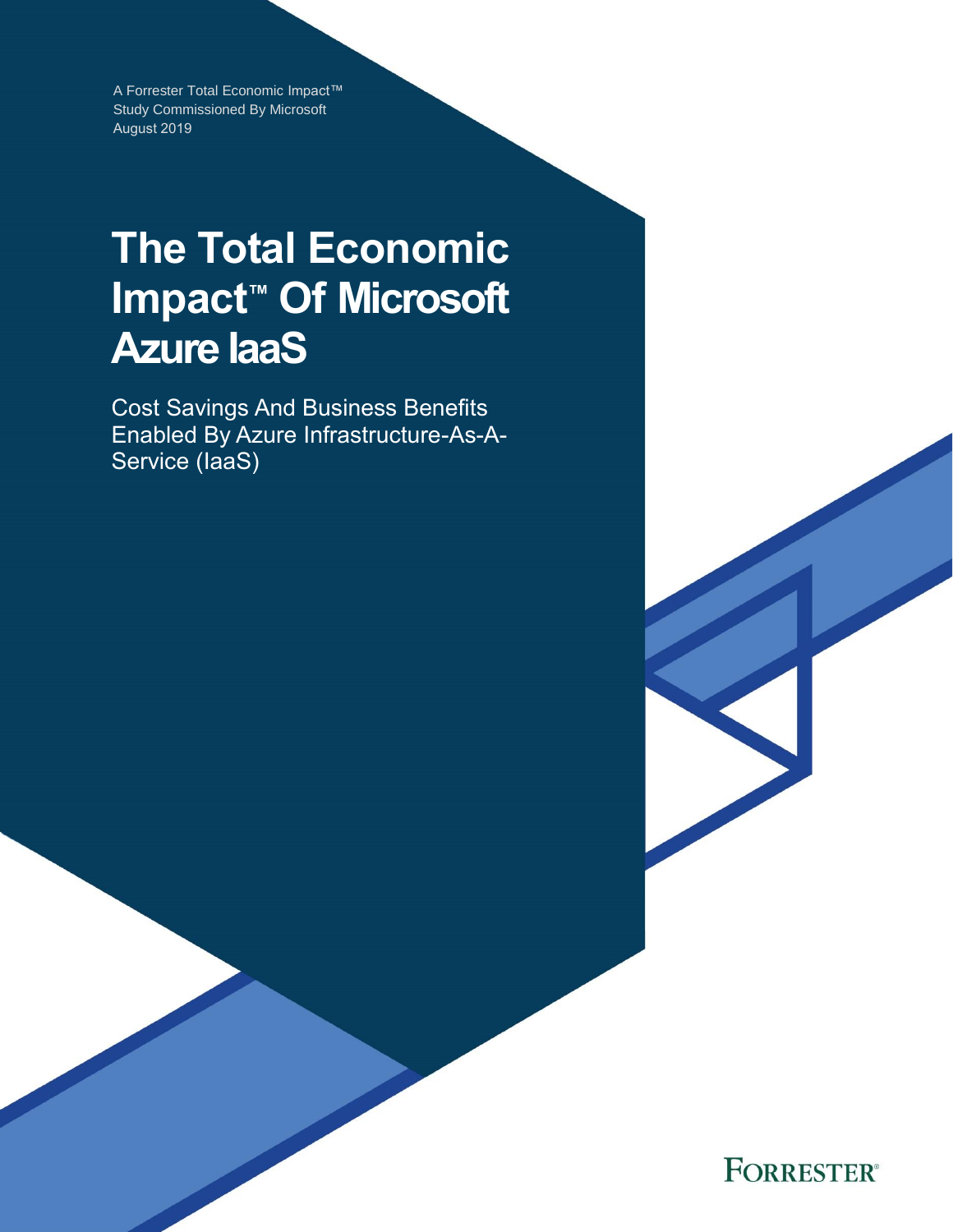# **Table Of Contents**

| <b>Executive Summary</b>                                     | 1              |
|--------------------------------------------------------------|----------------|
| <b>Key Findings</b>                                          | 1              |
| <b>TEI Framework And Methodology</b>                         | $\overline{4}$ |
| The Azure laaS Customer Journey                              | 5              |
| Interviewed Organizations                                    | 5              |
| <b>Key Challenges</b>                                        | 5              |
| <b>Solution Requirements</b>                                 | 6              |
| <b>Key Results</b>                                           | 6              |
| Composite Organization                                       | 8              |
| <b>Analysis Of Benefits</b>                                  | 9              |
| Avoided On-Premises Infrastructure Costs                     | 9              |
| <b>Avoided On-Premises FTE Costs</b>                         | 10             |
| Income From New And Larger Online B2C Sales                  | 11             |
| Income From New Online Enterprise Sales                      | 12             |
| <b>Unquantified Benefits</b>                                 | 13             |
| Flexibility                                                  | 14             |
| <b>Analysis Of Costs</b>                                     | 16             |
| Costs Of Azure Implementation And Initial Workload Migration | 16             |
| Ongoing Azure Costs And Additional Workload Migration        | 17             |
| <b>Financial Summary</b>                                     | 19             |
| <b>Microsoft Azure laaS: Overview</b>                        | 20             |
| <b>Appendix A: Total Economic Impact</b>                     | 21             |
| <b>Appendix B: Endnotes</b>                                  | 22             |

#### ABOUT FORRESTER CONSULTING

Forrester Consulting provides independent and objective research-based consulting to help leaders succeed in their organizations. Ranging in scope from a short strategy session to custom projects, Forrester's Consulting services connect you directly with research analysts who apply expert insight to your specific business challenges. For more information, visit forrester.com/consulting.

© 2019, Forrester Research, Inc. All rights reserved. Unauthorized reproduction is strictly prohibited. Information is based on best available resources. Opinions reflect judgment at the time and are subject to change. Forrester®, Technographics®, Forrester Wave, RoleView, TechRadar, and Total Economic Impact are trademarks of Forrester Research, Inc. All other trademarks are the property of their respective companies. For additional information, go to forrester.com.

# **FORRESTER®**

**Project Team:** Mary Anne North Richard Cavallaro Dean Davison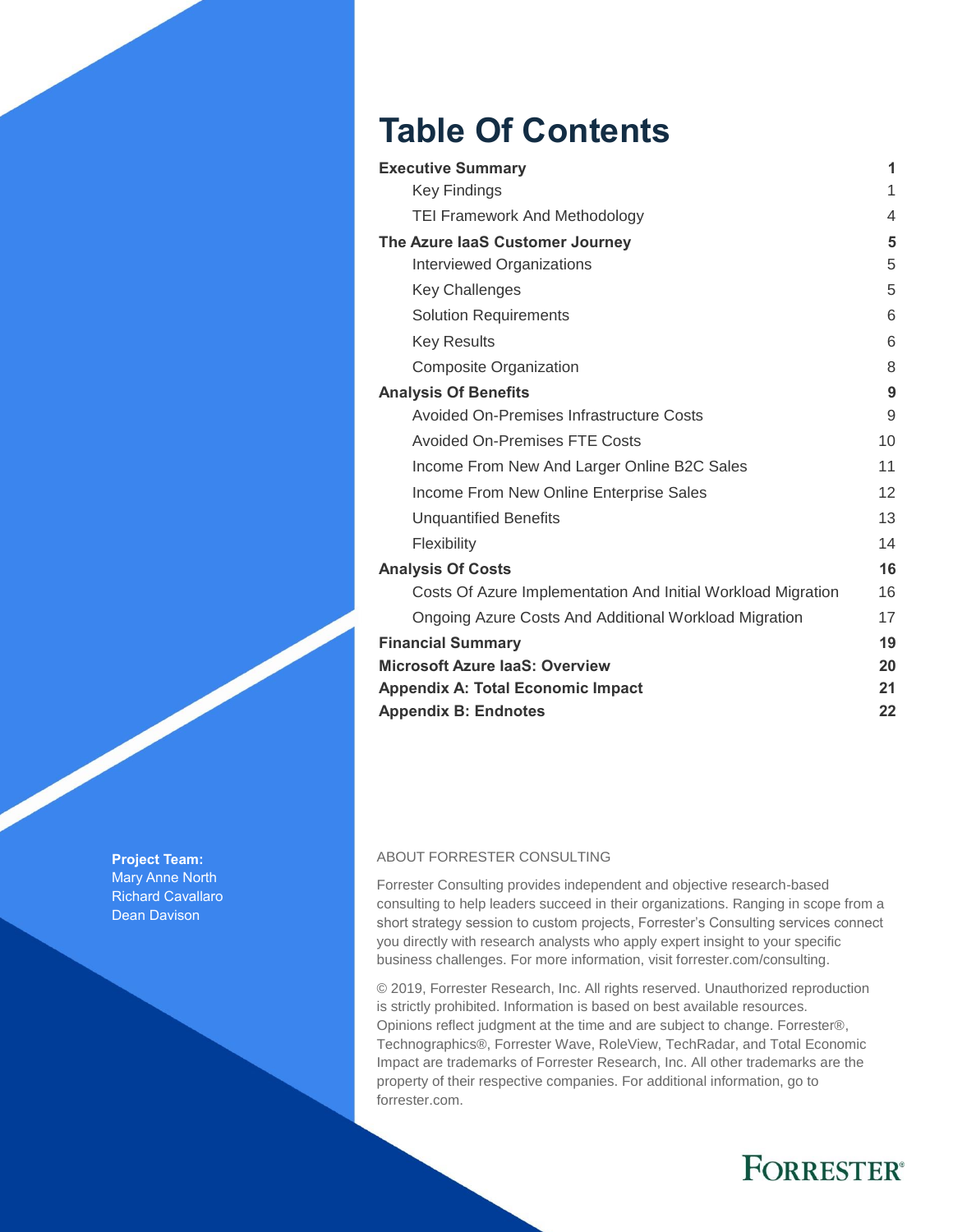#### **Benefits**



Increased online B2C orders: **By 83% to 167%**



Net profit from incremental online sales: **\$2.8 million** 



Reduced infrastructure on-premises in data center: **90% by Year 3**



Avoided infrastructure and FTE costs: **\$10.3 million**

# **Executive Summary**

Microsoft Azure provides the infrastructure-as-a-service (IaaS) platform as a suite of computing, storage and networking resources, which customers can provision and manage over the internet. IaaS quickly scales up and down with demand, letting customers pay only for the resources that they use, including the ability to turn services on and off rapidly so that a process incurs charges only when it is actively operating.

Microsoft commissioned Forrester Consulting to conduct a Total Economic Impact™ (TEI) study to examine the ROI enterprises may realize by shifting from on-premises operations to Azure's IaaS offering. The purpose of this study is to give readers a framework to evaluate the potential financial impact, or ROI, of leveraging Azure IaaS for their organizations.

Forrester interviewed nine customers with years of experience with Azure. The ease of development and management meant that many workloads, including some lighter SAP applications as well as disaster recovery, were a simple rehost (i.e., lift and shift) to Azure.

Forrester interviewed the VP of product development at an IT services company who summarized, "I could never build a services infrastructure on site as fast as I can built it on Azure." The company leverages Azure services such as Compute, Storage, Networking, Management, Security, StorSimple, and Azure Active Directory. Other organizations have implemented Azure Hybrid solutions by migrating workloads to Azure that are securely connected to on-premises applications and data.

Customers found that reducing their data center footprint freed up IT staff for higher level business initiatives. Another customer, the senior manager of advanced technology services for a construction company further explained: "In the past, business units did not consider IT people as anything other than a cost. Today, we're bringing business value by taking advantage of the resources and skills we have to become a revenue contributor for the company with what we're doing on the internet-of-things (IoT) front, the analytics front, and the opportunities those are bringing to the table. That's a game changer. And if we hadn't really moved to the cloud, adopted Azure, and embraced what it's allowed us to do, we wouldn't be able to deliver like we do."

## Key Findings

**Quantified benefits.** The following risk-adjusted present value (PV) quantified benefits are measured over a three-year investment period and representative of those experienced by the companies interviewed:

- › **Avoided on-premises infrastructure costs of 90%, which are valued at savings of \$7.3 million.** Servers were previously deployed on site or hosted with a partner. Migrating these workloads to Azure reduced the cost for servers, databases, operating systems, and data center space.
- › **Avoided on-premises FTE costs of \$3.0 million.** Migrating to Azure IaaS enabled significant reallocation of FTEs who had supported data center infrastructure. None of the interviewed companies eliminated the headcount, but rather they refocused employees onto higher-value tasks. For example, interviewee explained how a previous data center manager turned out to be a superb business analyst at their company.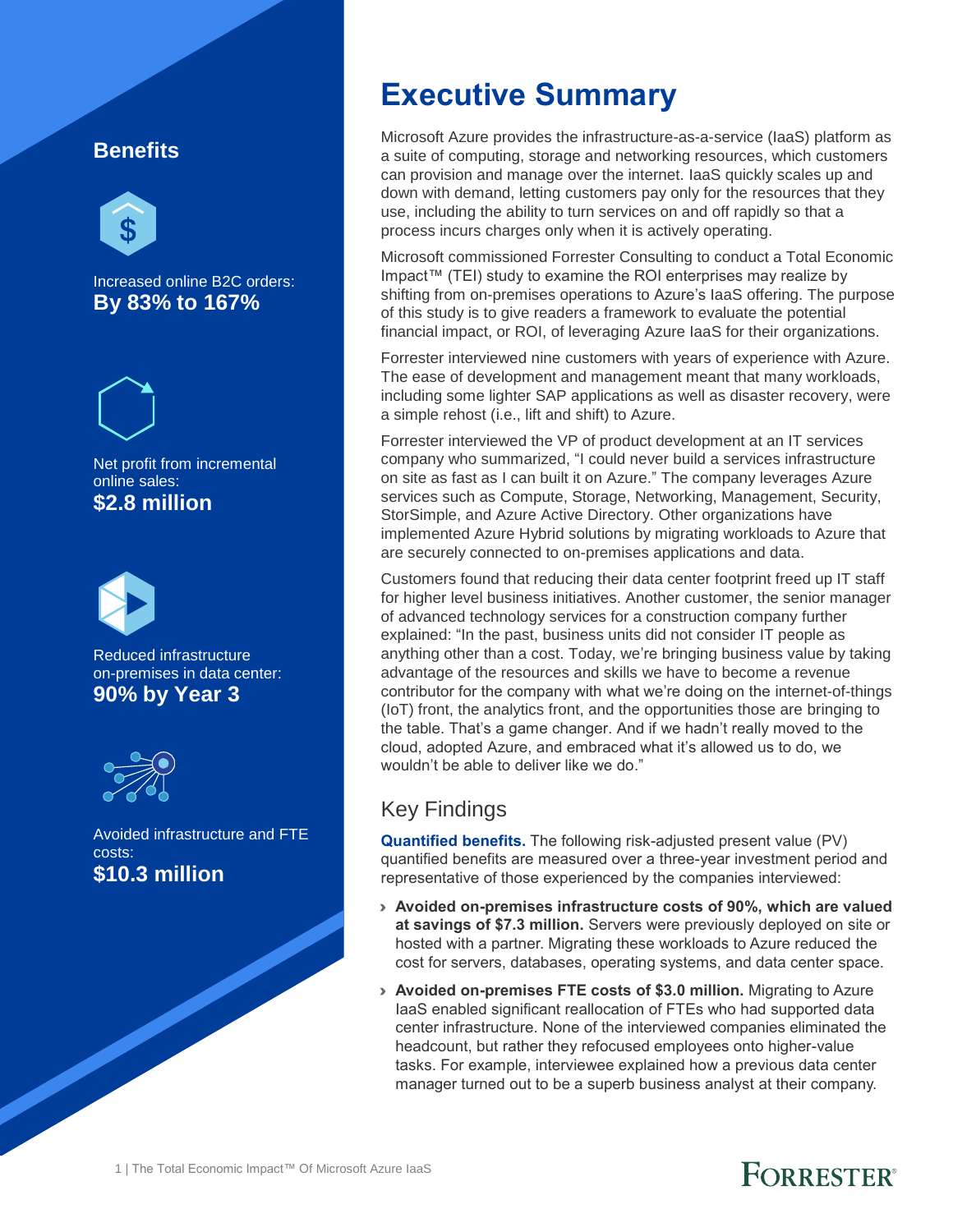

- › **Income from new and larger online B2C sales, increasing annual order volume between 83% and 167%, and increasing order size between 20% and 27%.** Improvements in global scale (such as faster page load times in China), the ability to stand up services in new countries more rapidly, and improved site performance all combined to produce increased volume of purchases and higher average sales prices that generated an additional \$1.9 million of income.
- › **Income from new online enterprise sales generated \$927,081 in additional income from improved processes, global reach, and better customer service.** In addition to online sales, some interviewed companies also measured an increase through traditional sales channels. One new enterprise offering, built on Azure, improved time-tomarket and predictability of product delivery, which resulted in an improvement in the customer experience and a boost in sales from existing customers.

**Unquantified benefits.** The interviewed organizations experienced the following benefits, which are not quantified for this study:

- › **Flexibility of the migration path provided by Azure's Hybrid capabilities.** For the companies interviewed, migration took place over several years and became a journey more so than a single event. Azure enables customers to move from on-premises to the cloud in a timeline that meets business needs.
- › **Value of Azure tools in improving business operations.** New data tools such as the Data Lake Analytics , event services, and other Azure tools help organizations enhance their business performance.
- › **Easier access to new technologies.** IT managers can test out and pilot new technologies such as Hadoop or high-performance computing (HPC) more quickly with virtualized environments on Azure, significantly shortening the time to evaluate and deploy at a lower cost.
- › **Developer and tester process improvements.** Developers and testers saw improvements in tasks such as setting up a new server environment (or turning it off when done); simulating real-time scale scenarios; and standardizing test, development, and production environments.
- › **Streamlines the organization's journey toward Azure platform-as-aservice (PaaS).** Future plans include rearchitecting some applications or interfaces for Azure PaaS that are expected to create new benefit opportunities and save time and costs.

**Costs.** The interviewed organizations experienced the following riskadjusted PV costs:

- › **Costs for Azure implementation and initial workload migration of \$239,800.** Many workload migrations were lift-and-shift migrations, meaning that the initial implementation was relatively quick and simple.
- › **Ongoing Azure costs and additional workload migration costs of \$2.0 million.** Azure license costs are estimated for a composite organization to start at \$290,950 in the first year and grow to \$454,609 by Year 3. As more workloads are migrated in later years, additional costs are included for additional migration effort as well as expected new hires.

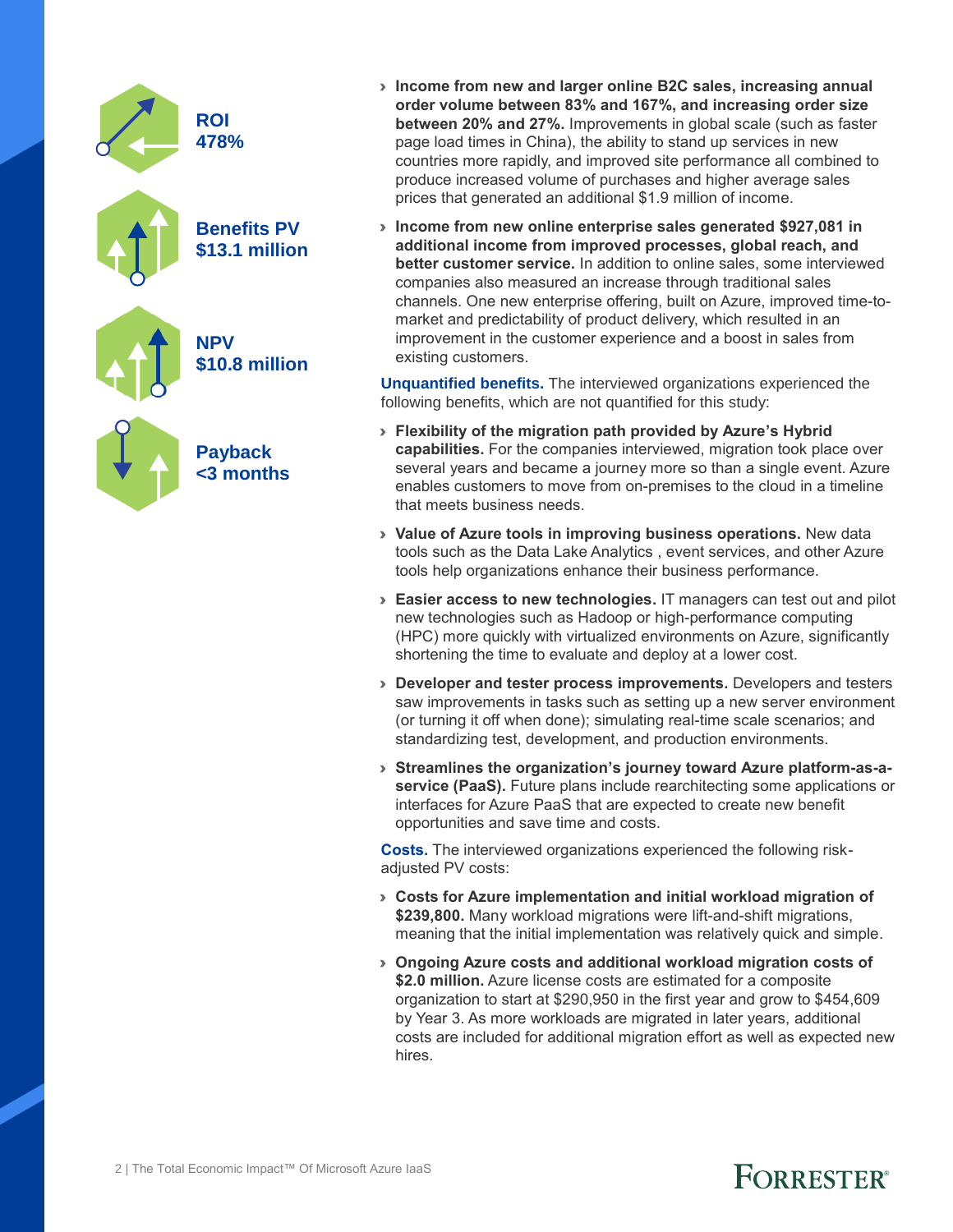Forrester's interviews with nine existing customers and subsequent financial analysis found that an organization based on these interviewed organizations experienced benefits of \$13.1 million over three years versus costs of \$2.3 million, adding up to a net present value (NPV) of \$10.8 million and an ROI of 478%.

#### **Financial Summary**



**Benefits (Three-Year)**

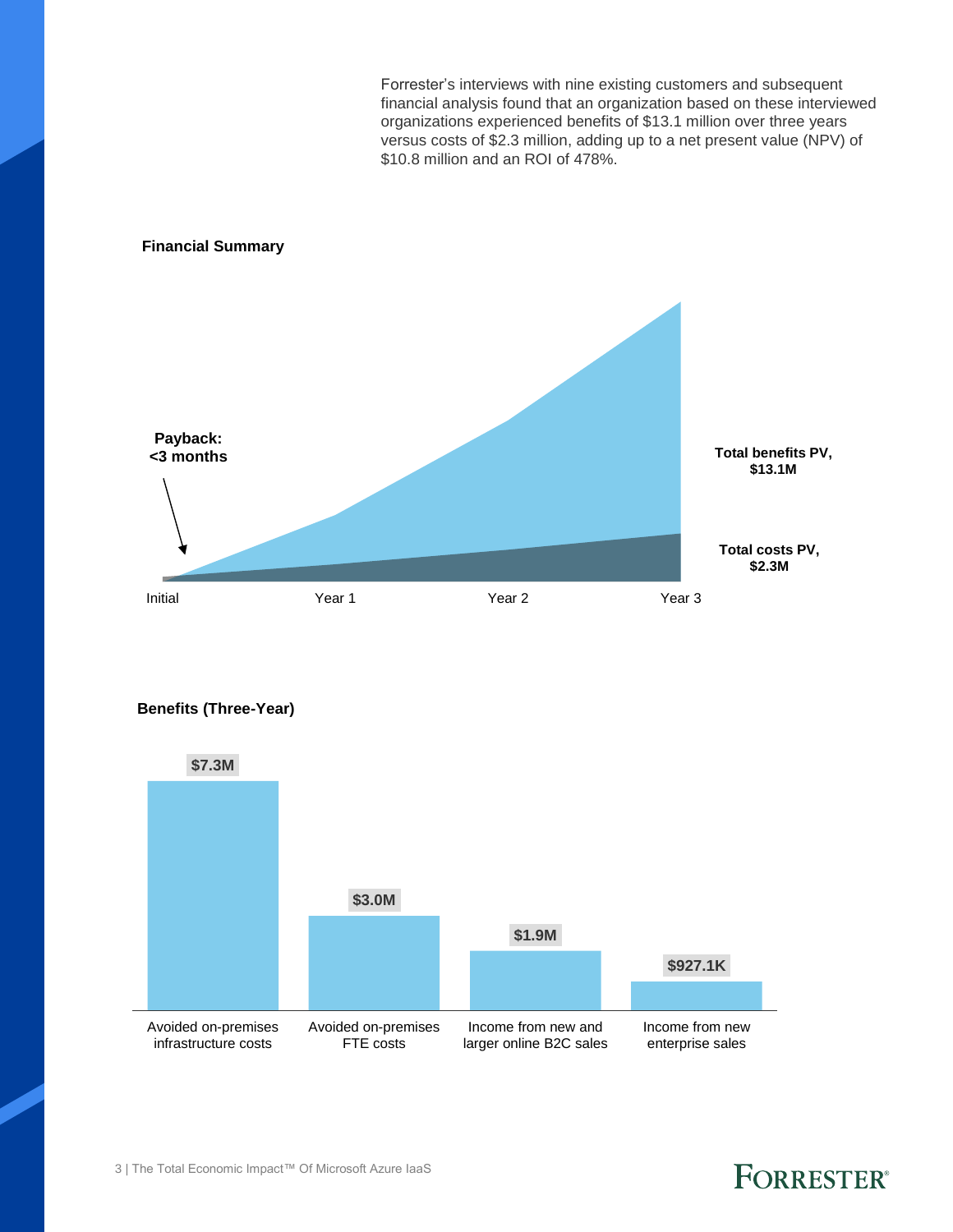TEI Framework And Methodology

From the information provided in the interviews, Forrester has constructed a Total Economic Impact™ (TEI) framework for those organizations considering implementing Microsoft Azure IaaS.

The objective of the framework is to identify the cost, benefit, flexibility, and risk factors that affect the investment decision. Forrester took a multistep approach to evaluate the impact that Microsoft Azure IaaS can have on an organization:

#### **DUE DILIGENCE**

Interviewed Microsoft stakeholders and Forrester analysts to gather data relative to Azure IaaS.



#### **CUSTOMER INTERVIEWS**

Interviewed nine organizations using Azure IaaS to obtain data with respect to costs, benefits, and risks.



#### **COMPOSITE ORGANIZATION**

Designed a composite organization based on characteristics of the interviewed organizations.



#### **FINANCIAL MODEL FRAMEWORK**

Constructed a financial model representative of the interviews using the TEI methodology and risk-adjusted the financial model based on issues and concerns of the interviewed organizations.



#### **CASE STUDY**

Employed four fundamental elements of TEI in modeling Microsoft Azure IaaS' impact: benefits, costs, flexibility, and risks. Given the increasing sophistication that enterprises have regarding ROI analyses related to IT investments, Forrester's TEI methodology serves to provide a complete picture of the total economic impact of purchase decisions. Please see Appendix A for additional information on the TEI methodology.

#### **DISCLOSURES**

Readers should be aware of the following:

This study is commissioned by Microsoft and delivered by Forrester Consulting. It is not meant to be used as a competitive analysis.

Forrester makes no assumptions as to the potential ROI that other organizations will receive. Forrester strongly advises that readers use their own estimates within the framework provided in the report to determine the appropriateness of an investment in Microsoft Azure IaaS.

Microsoft reviewed and provided feedback to Forrester, but Forrester maintains editorial control over the study and its findings and does not accept changes to the study that contradict Forrester's findings or obscure the meaning of the study.

Microsoft provided the customer names for the interviews but did not participate in the interviews.

The TEI methodology helps companies demonstrate, justify, and realize the tangible value of IT initiatives to both senior management and other key business stakeholders.

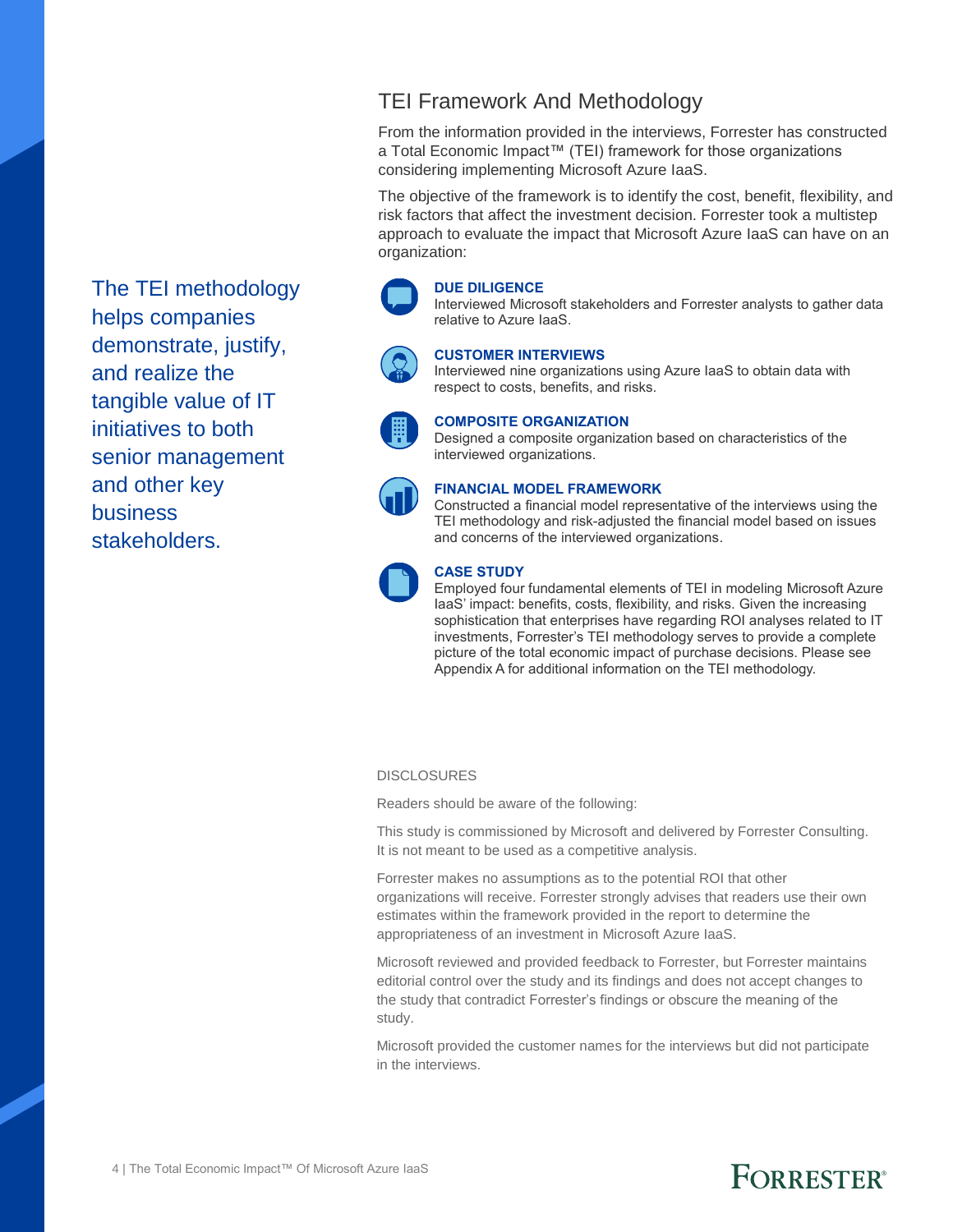# **The Azure IaaS Customer Journey**

#### **BEFORE AND AFTER THE AZURE IAAS INVESTMENT**

#### Interviewed Organizations

For this study, Forrester conducted nine interviews with Microsoft Azure IaaS customers. Interviewed customers include the following:

| <b>INDUSTRY</b>                                   | <b>REGION</b>                                   | <b>INTERVIEWEE</b>                                | <b>DETAIL</b>                                                                                                                                                               |
|---------------------------------------------------|-------------------------------------------------|---------------------------------------------------|-----------------------------------------------------------------------------------------------------------------------------------------------------------------------------|
| Trade association                                 | Headquartered in<br>North America               | Director, product<br>development and IT           | Providing value-added online services to both<br>its 125,000 members and consumers.                                                                                         |
| Construction                                      | Headquartered in<br>North America               | Sr. manager of<br>advanced technology<br>services | 4,000 full-time staff and 10,000 hourly<br>employees delivering \$7 billion of infrastructure<br>and industrial projects worldwide, with a<br>presence in 31 major centers. |
| Restaurant chain                                  | Headquartered in<br>Europe                      | IT director                                       | Fast casual restaurant group operating globally<br>with 14,000 employees and \$685 million<br>revenues.                                                                     |
| Software and services                             | Headquartered in<br>Europe and North<br>America | Product director                                  | 5,000 employees and \$1 billion in revenue for<br>software and services primarily for financial<br>services.                                                                |
| Manufacturing                                     | Global<br>conglomerate                          | Director of IT and chief<br>architect             | Organization with shared IT services across<br>large equipment and vehicle manufacturing<br>subsidiaries, totaling 50,000 employees and<br>\$15 billion in revenue.         |
| Sporting equipment<br>manufacturing and<br>sales  | Headquartered in<br>the North America           | Manager of web<br>technologies                    | 2,000 employees and \$300 million in revenue.<br>Sporting goods manufacturer selling through<br>distributors as well as direct online sales.                                |
| Professional services                             | Headquartered in<br>Europe                      | Exec. director of IT<br>operations                | 150,000 employees and \$20 billion in revenue<br>for professional services firm delivering projects<br>worldwide.                                                           |
| Textiles manufacturing                            | Headquartered in<br>Europe                      | CIO                                               | 2,600 employees and \$400 million in revenue<br>from B2B textiles manufacturing.                                                                                            |
| Software hosting,<br>development, and<br>services | Headquartered in<br>the North America           | VP of product<br>development                      | Small but highly skilled services firm delivering<br>Microsoft-focused consulting, IT services, and<br>hosting.                                                             |

## Key Challenges

Interviewed organizations had primarily implemented on-premises workloads, either through onsite, co-location, or outsourced services. These inflexible created the following scale and resource issues:

› **Expensive IT costs showed no sign of change.** Customers reported that both internal and outsourced IT costs were expensive, with expected increases coming for new planned data centers and outsourced IT growth needs. On-premises development and QA tasks were inefficient and error prone. Infrastructure capacity was maintained at a constant level despite fluctuating needs.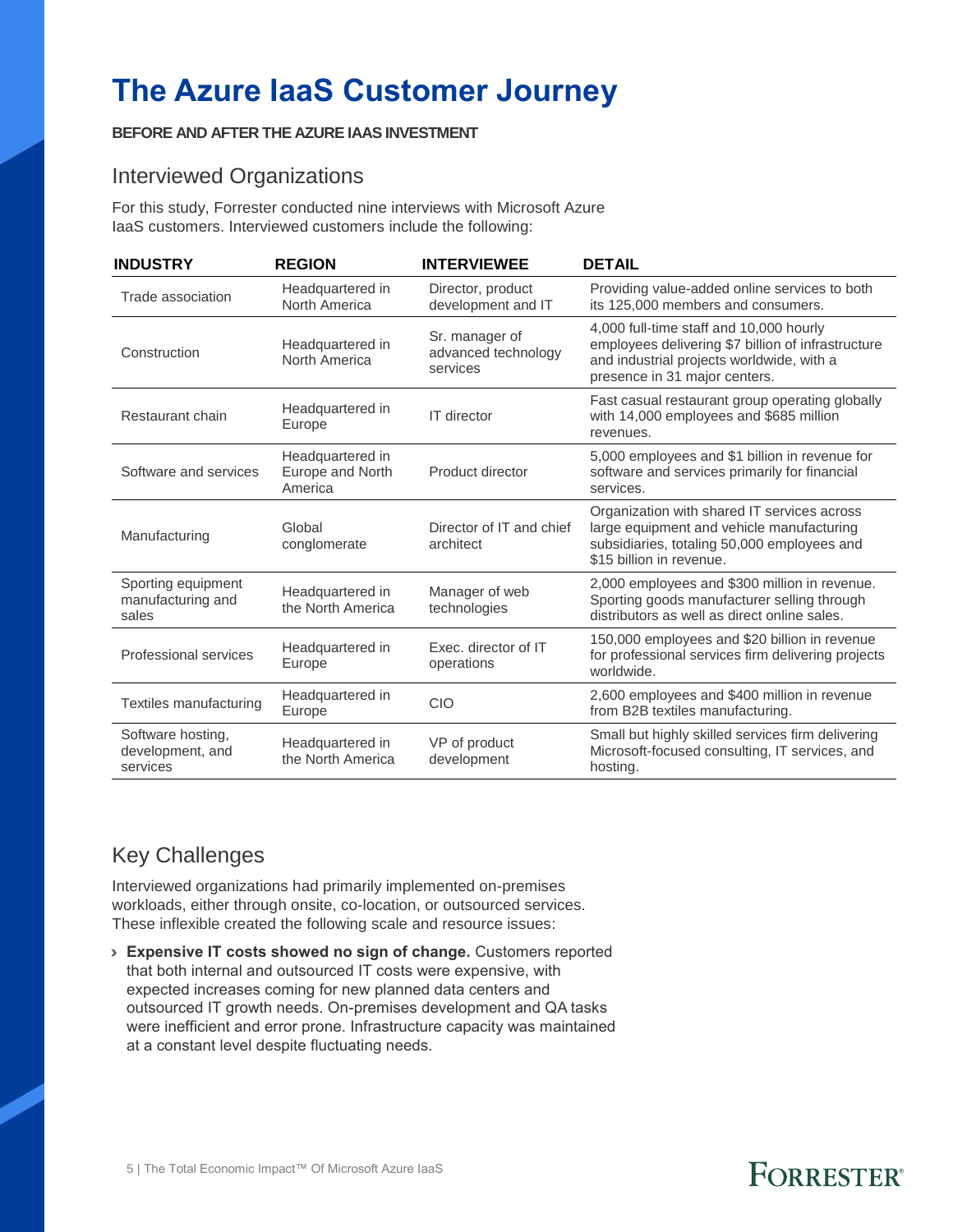- › **International expansion was difficult.** Opening operations in a new country often required new or expanded data center footprints that were expensive and complicated. Data center investments are governed by data privacy requirements, and take longer to plan, deploy, and implement.
- › **Business growth was delayed due to the inability to rapidly scale infrastructure.** The speed of business unit growth strained the ability of the online infrastructure to scale. Merely provisioning and deploying new hardware often required weeks, if not months.
- › **Lacking time to focus on higher-value initiatives**. Organizations felt that the effort needed to maintain data centers prevented IT staff from addressing more strategic needs. As one director noted: "Prior to our journey to the cloud, we had to maintain, update, and patch all those servers. We wanted to focus on providing value-added services to our members and consumers, not on running the infrastructure."

#### Solution Requirements

The interviewed organizations searched for a solution that could:

- › **Enable a smooth and phased transition to the cloud** by delivering a consistent experience across varied environments (e.g., on-premises, cloud, or edge).
- › **Support global reach** to meet country-specific data privacy and management regulations and support last-mile performance.
- › **Scale both up and down** to meet current and future needs for internal and online applications.
- › **Remain flexible** to support several scenarios with one solution tool set, such as internal application development, enterprise collaboration, web hosting, and integration with current applications and systems.
- › **Provide opportunities for piloting and experimenting** with new solutions without major planning, deployment time, or data center costs.

## Key Results

The interviews revealed that key results from the Azure IaaS investment include:

- › **Reduced data center infrastructure and IT labor costs.** With Azure IaaS, organizations were able to reduce onsite or co-location data center costs by lifting and shifting many workloads to Azure, and also by refactoring applications. As a result, their data center infrastructure and IT labor costs dropped by as much as 90% over three years. The senior manager of advanced technology services for a construction company noted: "We still have a data center, but the footprint is a lot smaller. It kind of sits there and manages itself."
- › **Increased business-critical workload migrations.** Many businesscritical workloads can benefit from Azure IaaS' ability to reduce costs and improve scale, performance, and mobility. These are planned for later years, since more time and resource involvement is required, but they are expected to provide significant benefits. "Not every workload is suited for cloud deployment today, based on network utilization or other issues," said the director of IT at a global conglomerate, but they highlighted that many are planned for later migration.

"We were regularly running out of capacity, and when we ran out of capacity it affected our ability to deliver."

*Senior manager of advanced technology services, construction company* 

"I wanted to change the focus of the team to revenue and customer experience initiatives. The on-premises stuff was giving us too many headaches, from both a support and security point of view. We saw an opportunity to get rid of time-consuming tasks, while putting data somewhere safe and secure where we know it will be well looked after."

*IT director, restaurant chain* 

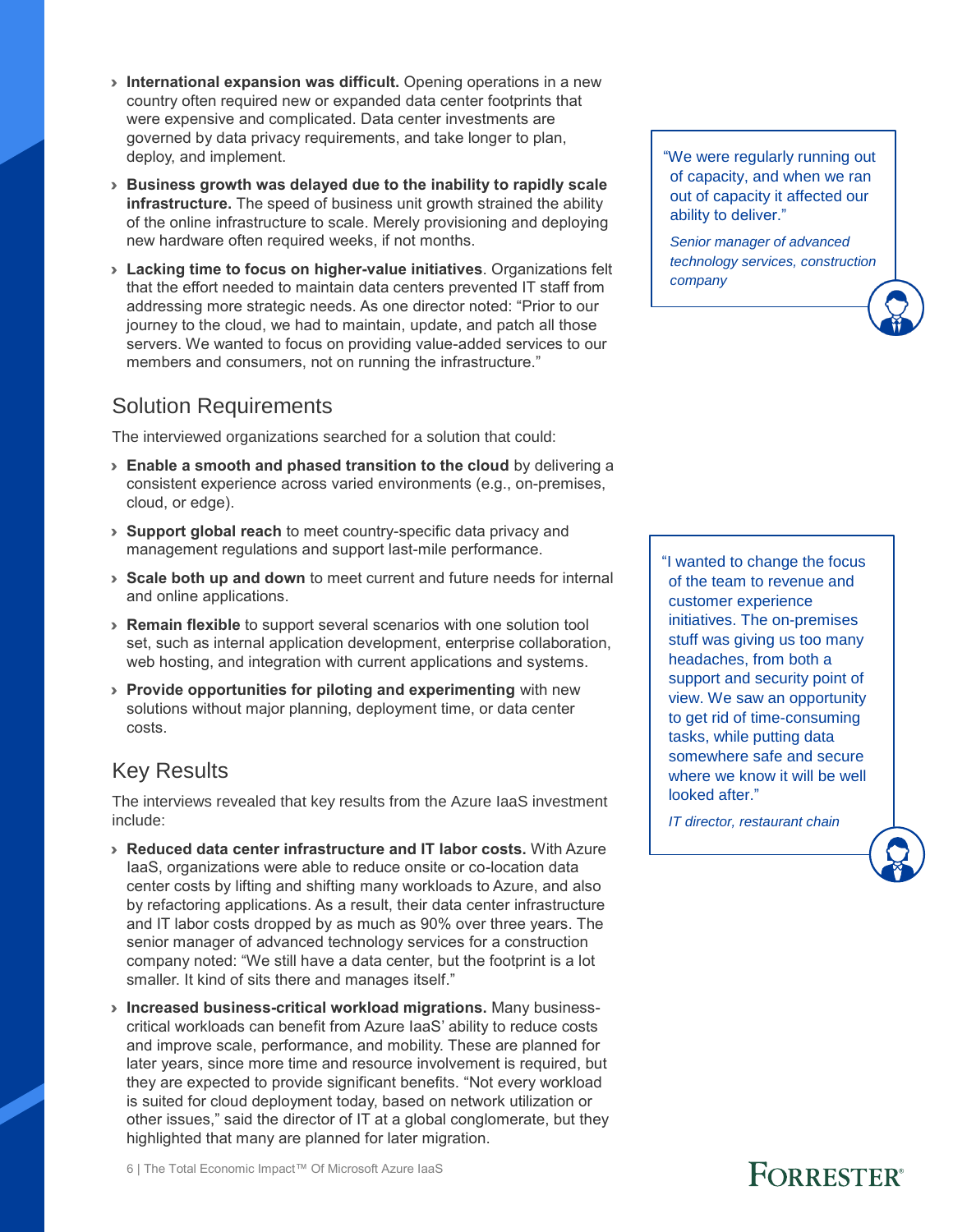- › **Scaled infrastructure up or down as needed.** The IT director for a restaurant chain described the ability to triple the compute power for an application during a marketing promotion, then turn off that increased capacity when it is not needed.
- › **Freed up time of IT staff for higher-value efforts instead of managing infrastructure**. Interviewed organizations described how IT staff who no longer needed to support data center infrastructure could instead contribute to strategic corporate initiatives such as big data, IoT, automation, and improving business unit operational systems. The senior manager of advanced technology services for a construction company indicated: "We've been able to refocus IT staff on other areas that provide more business value than infrastructure maintenance. We were able to start focusing on the future, on emerging areas like IoT, machine learning, analytics, artificial intelligence, virtual construction, and open API management."
- › **Enabled greater agility and faster time-to-market.** The ease and flexibility of spinning up new IT efforts with Azure improves overall organizational agility and accelerates time-to-market. The director of product development and IT for a trade association noted: "Our timeto-market has improved drastically. A lot of this comes with the flexibility provided by Azure IaaS. Innovating, or failing fast and moving on, is so much easier now."
- › **Increased profit through higher enterprise and B2C sales.** With applications and websites deployed to Azure IaaS, organizations can leverage Azure's scale and reach to better meet global needs and seasonal business bursts. The manager of web technologies at a sporting goods manufacturer highlights the issues their organization has now resolved, using Azure: "As our site grew and our traffic grew, we ran into a lot of problems. We're in a market where we have busy seasons, and we had issues with scale."
- › **Improved development and test productivity.** IT and development managers can speed up processes such as quickly setting up and turning off new server environments (that exactly match production). They can easily pilot a new Azure service, such as Hadoop or HPC, that before would have required significant investment, planning, and data center buildout to even try out. The IT director for a restaurant chain indicated: "Azure has made our development cycles a lot more effective because we're able to stand up test environments on almost an ad hoc basis. So, it allows me to have multiple projects running at the same time. In my old world, I would have needed more of a sequential approach."
- › **Azure also reduced the cost and effort of disaster recovery capabilities.** The director of product development and IT for a trade association explained: "Building a full disaster recovery capability with the old approach would have required us to double the investment and the IT resources by building a second data center, replicating all the services, and making sure that was always up to date and ready to use. In the Azure cloud, that secondary site is active, not passive. It's serving traffic to users yet giving us the assurance that we are compliant with business continuity requirements."

"The real win for us was to deliver projects and services faster. Our average turnaround time on projects that had server-based resources had been four to eight weeks. Today we can build a server to our specs in 15 minutes."

*Senior manager of advanced technology services, construction company*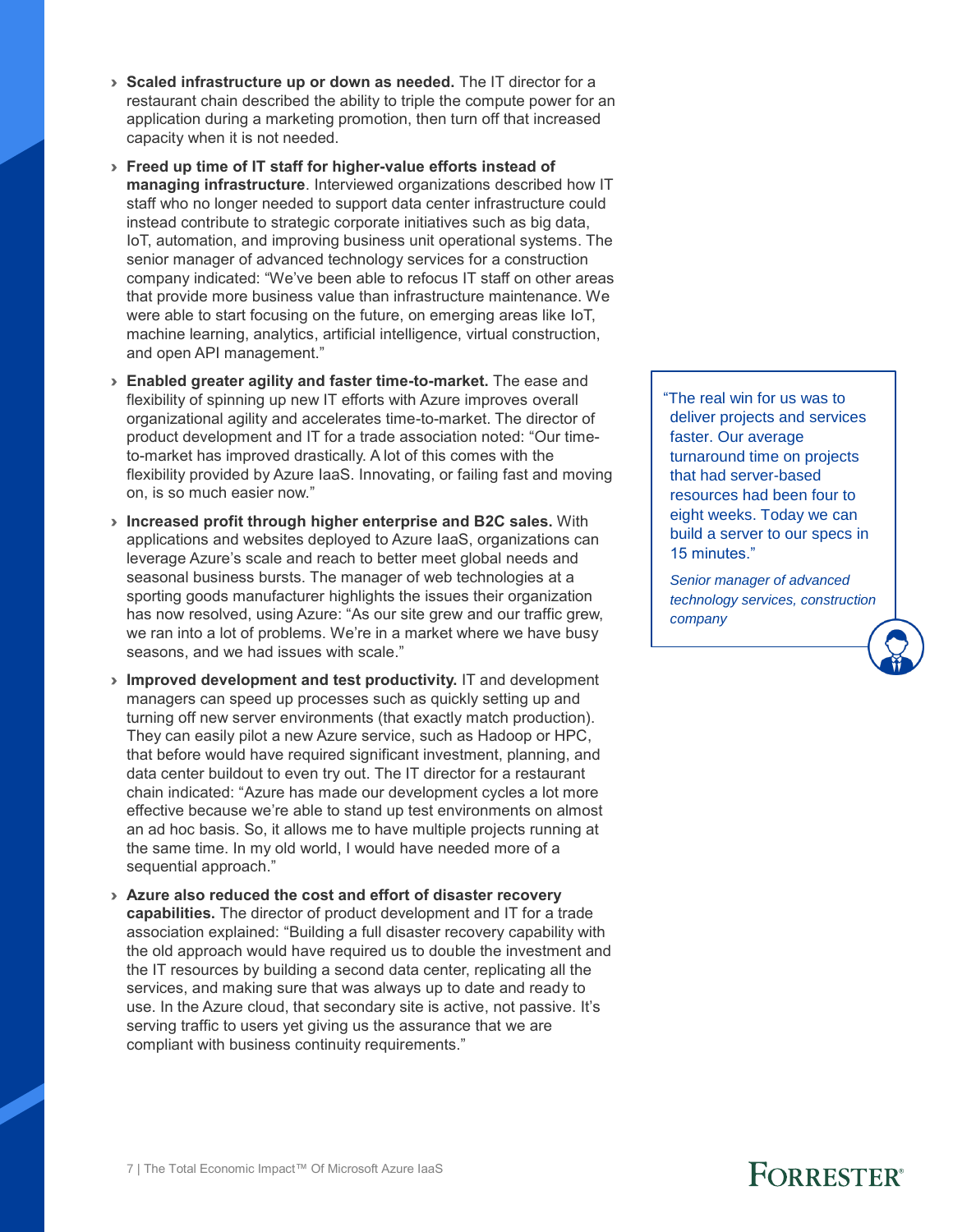› **Flexibility of the migration path provided by Azure's Hybrid capabilities.** Azure IaaS Hybrid capabilities enabled the interviewed organizations to progress from on-premises to the cloud on whatever path and timeline that best suits their needs. Some organizations transitioned entirely over several years, while others moved most workloads to the cloud while maintaining select business processes on-premises. According to the director of product development and IT for a trade association: "Our main reason to use a Hybrid approach was the risk factor. We were exploring a completely new environment and wanted to minimize the risk by deploying to the cloud gradually. With a Hybrid approach we could migrate in phases, keeping the original infrastructure and data center until we were comfortable with the new quality of service."

## Composite Organization

Based on the interviews, Forrester constructed a TEI framework, a composite company, and an associated ROI analysis that illustrates the areas financially affected. The composite organization is representative of the nine companies that Forrester interviewed and is used to present the aggregate financial analysis in the next section. The composite organization has the following characteristics:

- › **Organization profile.** A global, multibillion-dollar conglomerate with manufacturing and services business units, the composite organization has a strong brand, 20,000 employees, and around \$4 billion in annual revenue. It leverages Azure IaaS in varied ways, such as improving development and test for software development, internal application operations, management and flexibility, and customer-facing website management and scale during busier or slower times.
- › **Deployment characteristics.** The composite organization has primarily implemented Azure IaaS compute and storage workloads, including virtual machines and enterprise integration services. It also uses Azure's hybrid cloud capabilities to leverage some elements of IaaS while maintaining critical components of on-premises operations.
- › **Technical specifications.** The organization purchased and implemented:
	- Sixty core virtual machines, primarily general purpose D-series Azure virtual machines.
	- Block blob storage of 100 terabytes (TBs).
	- Professional Direct support.

# **Key assumptions:**

- 20,000 employees
- \$4 billion annual revenue
- Multinational conglomerate
- Many workloads available for lift-and-shift migration
- Other workloads require more development or rearchitecting for migration planned in later years.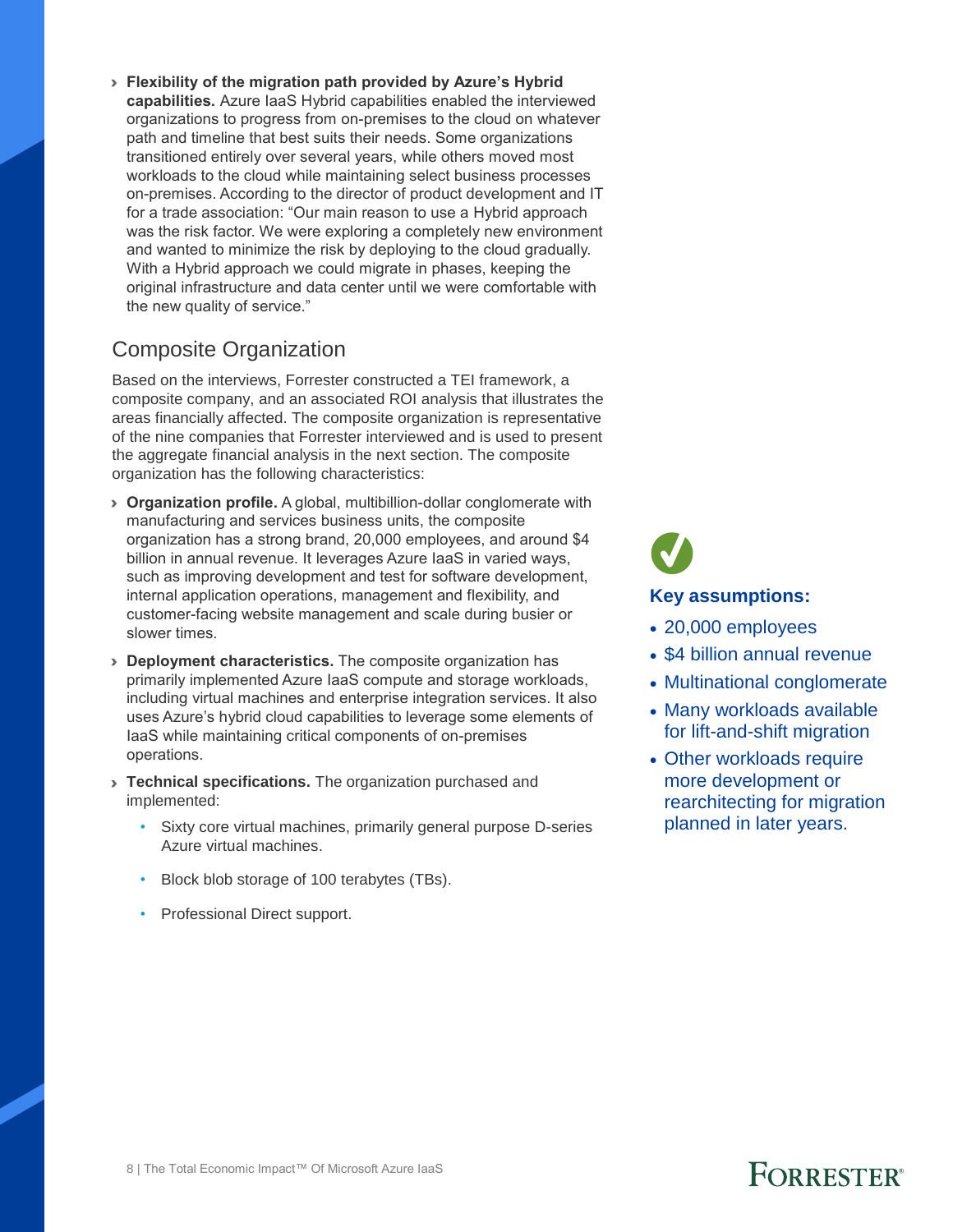# **Analysis Of Benefits**

**QUANTIFIED BENEFIT DATA AS APPLIED TO THE COMPOSITE**

|            | <b>Total Benefits</b>                                       |              |               |               |              |                                |
|------------|-------------------------------------------------------------|--------------|---------------|---------------|--------------|--------------------------------|
| REF.       | <b>BENEFIT</b>                                              | <b>YEAR1</b> | <b>YEAR 2</b> | <b>YEAR 3</b> | <b>TOTAL</b> | <b>PRESENT</b><br><b>VALUE</b> |
| Atr        | Avoided on-premises<br>infrastructure costs                 | \$2,025,000  | \$2,910,938   | \$4,017,094   | \$8,953,031  | \$7,264,745                    |
| <b>Btr</b> | Avoided on-premises FTE<br>costs                            | \$801.900    | \$1,225,125   | \$1,670,625   | \$3,697,650  | \$2,996,665                    |
| Ctr        | Income from new and larger<br>online B <sub>2</sub> C sales | \$382,500    | \$826,200     | \$1,147,500   | \$2,356,200  | \$1,892,671                    |
| Dtr        | Income from new enterprise<br>sales                         | \$229,500    | \$382,500     | \$535,500     | \$1,147,500  | \$927.081                      |
|            | Total benefits (risk-adjusted)                              | \$3,438,900  | \$5,344,763   | \$7,370,719   | \$16,154,381 | \$13,081,162                   |

## Avoided On-Premises Infrastructure Costs

The composite organization was able to easily migrate server workloads to Azure and reduce both the data center space in its own offices and the amount of space leased from hosting vendors. Many workloads were easily migrated using a lift-and-shift strategy. "Really, we just took all of those environments and moved it directly into the cloud," said the project director at a software and services vendor.

The organization was able to expand capacity and scale globally without having to invest in additional data center space, e.g., opening new data centers or significantly building out existing space. In some cases, these were large projects that would have cost millions of dollars; other locations needed only a few servers to support a smaller client base or specific solution. The manager of web technologies for a sporting goods manufacturer reported, "When someone says, 'We need another 100 gigs,' we can just add it." The composite organization was also able to procure local resources to be available in specific regions, allowing them to maintain speed and reliability and also adhere to data and compliance requirements (e.g., GDPR) within certain regions or countries.

In recent years, Forrester observed a rapid acceleration in the adoption of IaaS and consequently as shift in the type of on-premises activities being migrated. In a similar study in 2017, Forrester observed largerscale migrations that included customers that closed data centers and eliminated outsourcing agreements, which is indicative of larger customers and more wholesale migrations.<sup>1</sup> In this 2019 study, Forrester observed an ongoing shift as customers reported migrating additional workloads and servers, but the customers were more moderate-sized companies that were continuing their journey in migrating to the cloud.

In addition to the ease of migrating workloads, Azure enabled the organization to adapt the infrastructure capacity to the performance and workload requirements. The senior manager of advanced technology services for a construction company explained, "We're a lot more aware of where our money's being spent, what we can do to optimize costs, and catching the outliers quickly so we don't have cost overruns, without anyone [in our business units] noticing."

The table above shows the total of all benefits across the areas listed below, as well as present values (PVs) discounted at 10%. Over three years, the composite organization expects risk-adjusted total benefits to be a PV of \$13.1 million.

"We started with over 1,200 servers on-premises. Today, we have less than a hundred in production running in our data center. When people ask me today, 'Where is your data center?' I just tell them it's 'west US region in Azure,' because that's where 93% or 94% of our IaaS-based workloads operate from now."

*Senior manager of advanced technology services, construction company*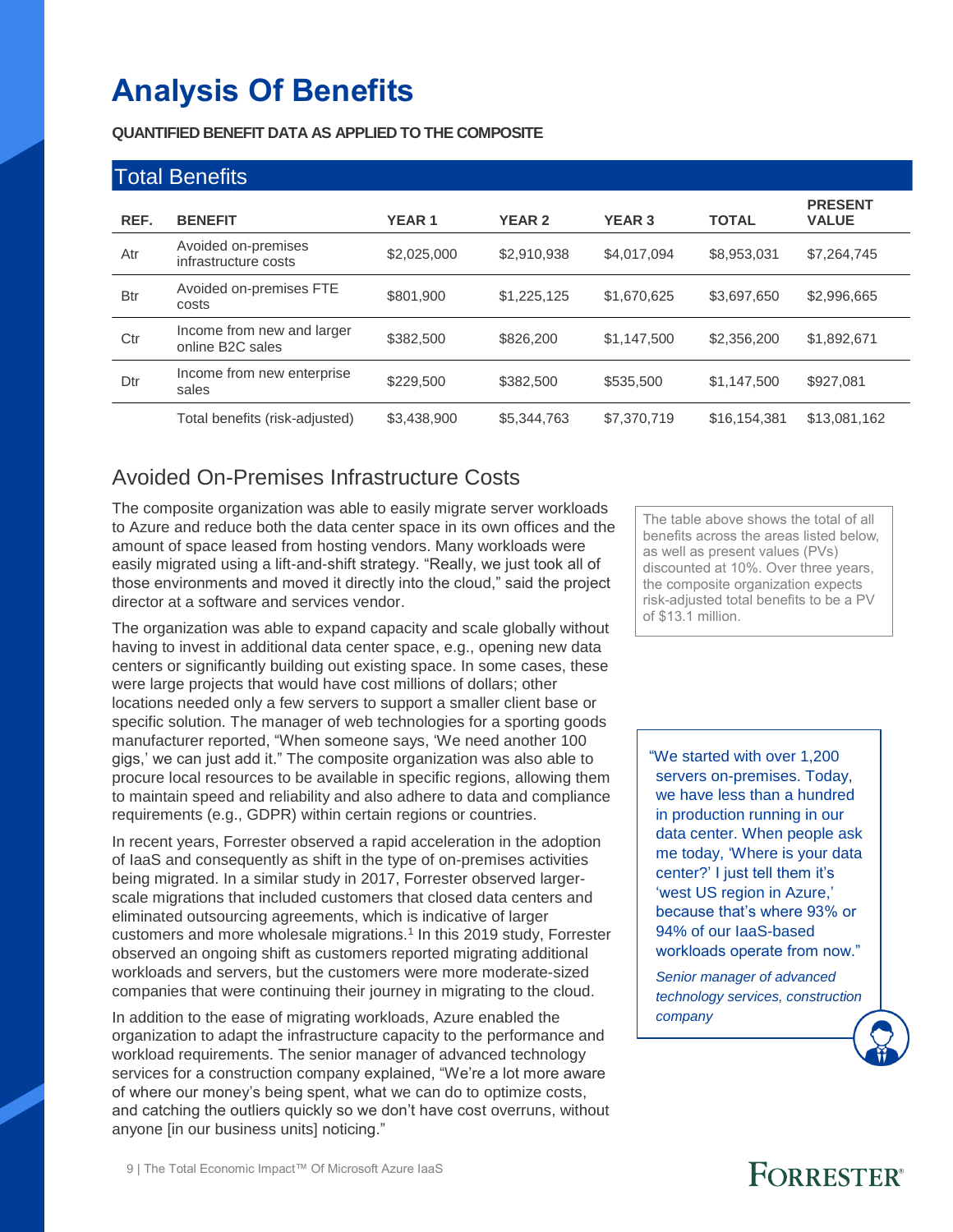The chief architect at a global manufacturer further highlighted the scalability and pay-as-you-go ability of Azure: "Not only could we quickly turn on a workload, but on the flipside, we are able to spin down a workload when we're through with it. As opposed to a traditional onpremises, where you're stuck with an asset, we can simply turn it off when we're finished."

For the financial model, Forrester assumes that the composite organization spent an average of \$5 million in the first year, through a combination of leased equipment, depreciation on capex assets, and maintenance costs. Additional costs included operating systems (usually a form of Linux), databases, security tools, and backup/disaster recover platforms. Forrester also assumed that additional factors, such as server consolidation and other best practices, also helped reduce data center space and support requirements. To be conservative, only 75% of the avoided costs are attributed to Azure IaaS.

Avoided on-premises infrastructure costs will vary based on costs in a particular region, computing power required, employees or clients nearby, and other factors. To account for these risks, Forrester adjusted this benefit downward by 10%, yielding a three-year, risk-adjusted total PV of \$7,264,745.

Impact risk is the risk that the business or technology needs of the organization may not be met by the investment, resulting in lower overall total benefits. The greater the uncertainty, the wider the potential range of outcomes for benefit estimates.

|                | <b>Avoided On-Premises Infrastructure Costs: Calculation Table</b> |                          |              |               |               |  |  |  |
|----------------|--------------------------------------------------------------------|--------------------------|--------------|---------------|---------------|--|--|--|
| REF.           | <b>METRIC</b>                                                      | CALC.                    | <b>YEAR1</b> | <b>YEAR 2</b> | <b>YEAR 3</b> |  |  |  |
| A <sub>1</sub> | Annual on-premises infrastructure costs prior to<br>Azure          | Composite;<br>15% annual | \$5,000,000  | \$5,750,000   | \$6,612,500   |  |  |  |
| A2             | Reduction in on-premises infrastructure costs<br>(cumulative)      | From interviews          | 60%          | 75%           | 90%           |  |  |  |
| A <sub>3</sub> | Percentage of infrastructure reduction attributed<br>to Azure      | From interviews          | 75%          | 75%           | 75%           |  |  |  |
| At             | Avoided on-premises infrastructure costs                           | $A1^*A2^*A3$             | \$2,250,000  | \$3,234,375   | \$4,463,438   |  |  |  |
|                | Risk adjustment                                                    | 110%                     |              |               |               |  |  |  |
| Atr            | Avoided on-premises infrastructure costs<br>(risk-adjusted)        |                          | \$2,025,000  | \$2,910,938   | \$4,017,094   |  |  |  |

## Avoided On-Premises FTE Costs

With less on-premises infrastructure to support, organizations could reallocate IT staff who previously managed and maintained that infrastructure. Interviewed organizations typically redeployed that staff to higher-value activities supporting strategic business initiatives, as detailed below in the Unquantified Benefits section.

The senior manager of advanced technology services for a construction company explained: "The number of people working on traditional IT workloads, which is what IaaS typically supports, dropped from around 24 to three or four. It's like getting new staff without having to add headcount. Our ability to deliver more projects more rapidly, yet with the same number of people, was huge."



- Data center support needs reduced 90% by Year 3.
- FTE costs reduced by \$3.0 million.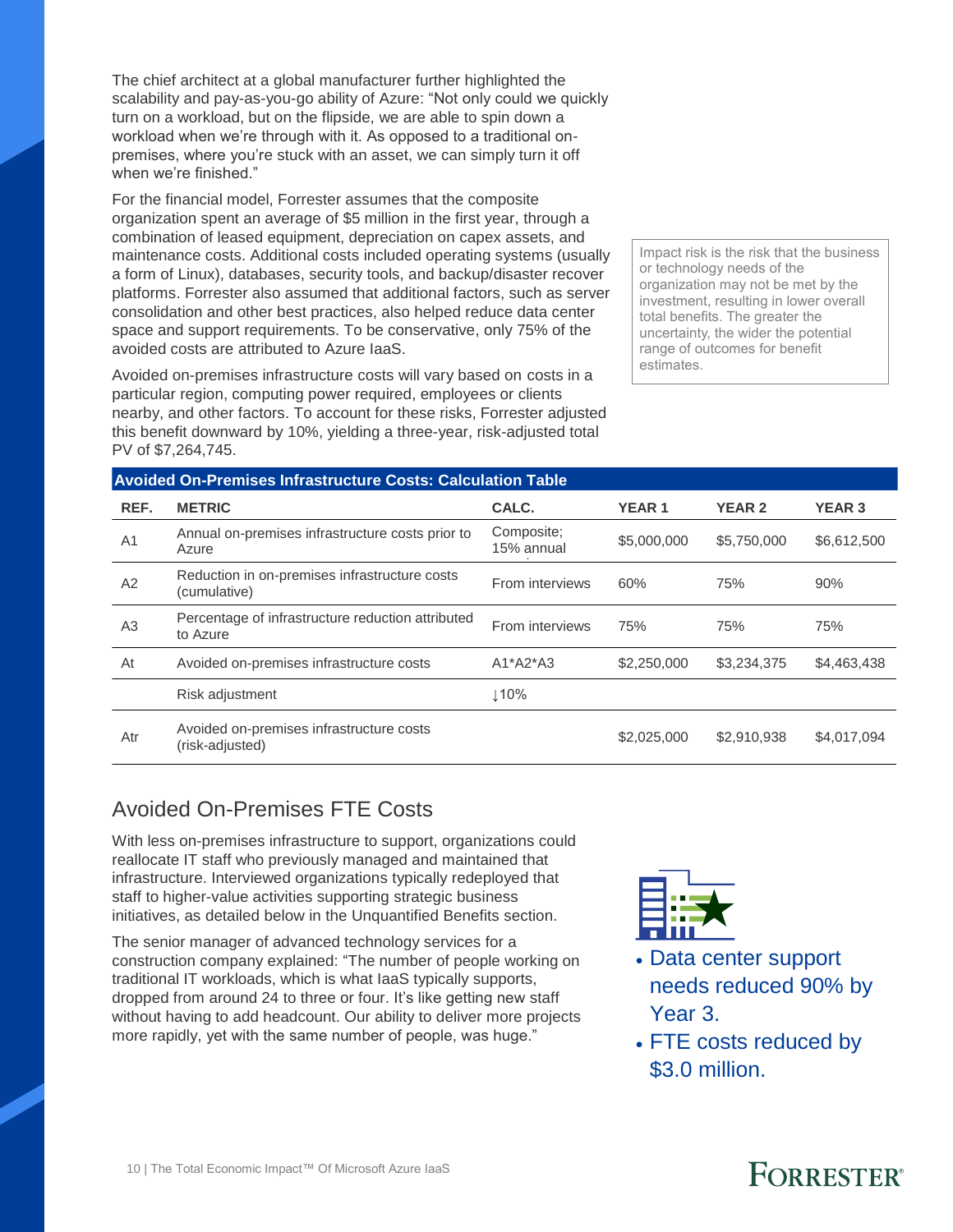For the composite organization, Forrester models the avoided FTE costs as:

- › Eighteen FTEs in Year 1 and growing to 25 FTEs by Year 3 as increasing amounts of infrastructure are migrated to Azure.
- › Average fully loaded FTE salary is \$110,000.

Avoided on-premises FTE costs will vary based on infrastructure scope, local labor costs, and other factors. To account for these risks, Forrester adjusted this benefit downward by 10%, yielding a three-year, risk-adjusted total PV of \$2,996,665.

## **Avoided On-Premises FTE Costs: Calculation Table REF. METRIC CALC. YEAR 1 YEAR 2 YEAR 3**

| <b>B1</b>      | FTEs supporting on-premises infrastructure prior<br>to Azure | Composite       | 18        | 22          | 25          |
|----------------|--------------------------------------------------------------|-----------------|-----------|-------------|-------------|
| <b>B2</b>      | On-premises FTE reduction (cumulative)                       | From interviews | 60%       | 75%         | 90%         |
| B <sub>3</sub> | Percentage of infrastructure reduction due to<br>Azure       | From interviews | 75%       | 75%         | 75%         |
| <b>B4</b>      | Average fully loaded salary                                  | Market data     | \$110,000 | \$110,000   | \$110,000   |
| <b>Bt</b>      | Avoided on-premises FTE costs                                | B1*B2*B3*B4     | \$891,000 | \$1,361,250 | \$1,856,250 |
|                | Risk adjustment                                              | ⊥10%            |           |             |             |
| Btr            | Avoided on-premises FTE costs (risk-adjusted)                |                 | \$801.900 | \$1,225,125 | \$1,670,625 |

#### Income From New And Larger Online B2C Sales

A division of the composite organization took advantage of the Azure IaaS platform to rearchitect its customer-facing website and improve the online customer experience, including the eCommerce platform where it can directly sell finished products. Hosting the site on Azure returned immediate results. The manager of web technologies for a sporting goods manufacturer explained, "When we moved, we saw some page loading time improvements in the US. But in China, we had huge improvements. We went from about 18 seconds on the previous site down to about 6 to 8 when we went live on Azure."

This, along with Azure's global reliability and scale, plus the ability to instantly grow (or shrink) the service to meet demand with Azure's persecond billing, led to significant improvement in performance and growth in both the number and size of direct-to-consumer online B2C sales. Annual order volume increased between 83% to 167%, while average order size increased 20% to 27%.

For the composite organization, Forrester models the income from new and larger online sales as:

- > Thirty thousand online orders each year before Azure.
- › Fifty-eight thousand to 80,000 annual orders with Azure IaaS.
- › A \$40 average order size before Azure.
- › A \$50 to \$55 average order size since Azure.
- › Not every dollar from every sale is attributable to Azure, so a 75% benefit factor has been applied.

\$500,000



Additional income from new and larger online B2C sales

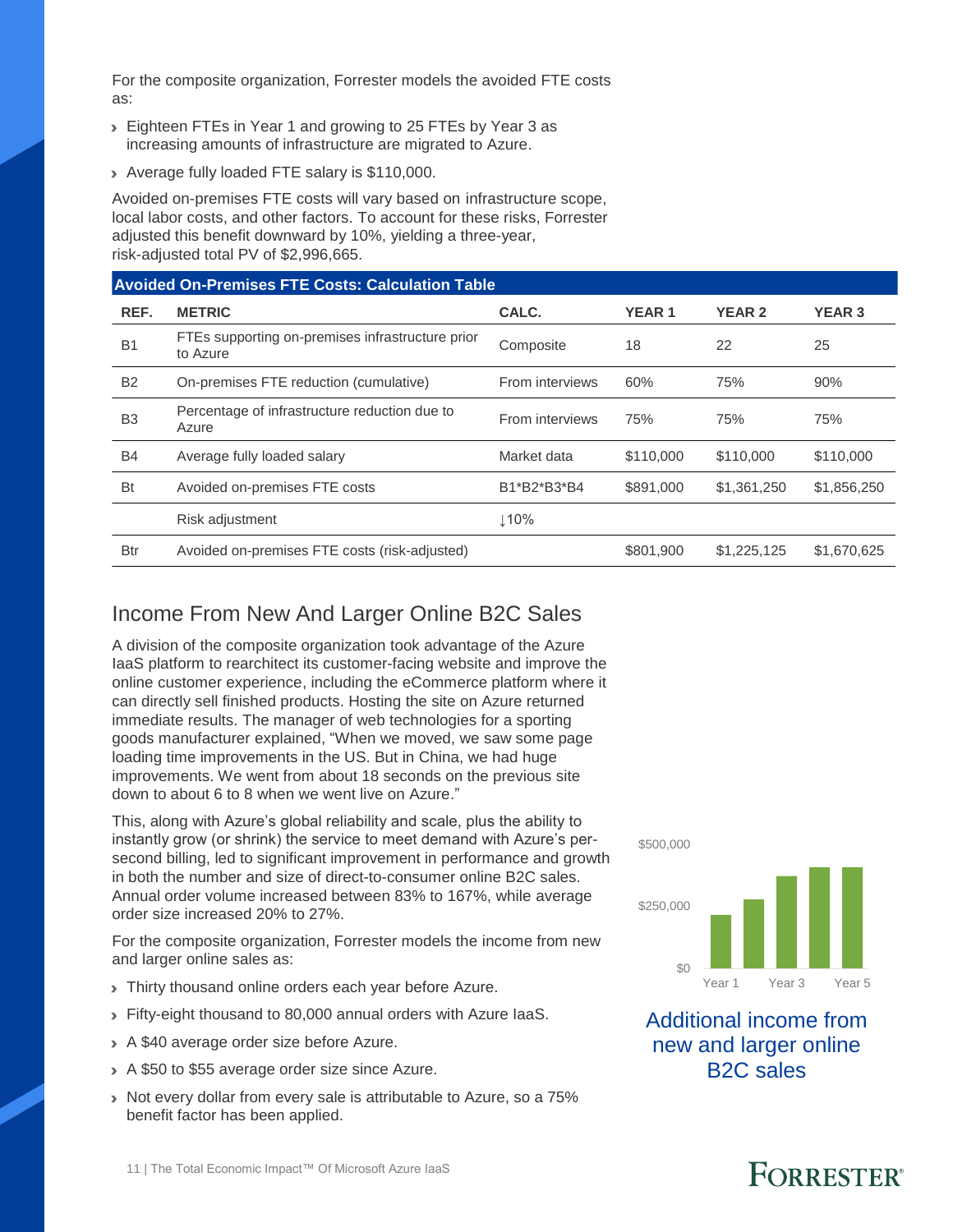Since it is difficult to predict how customers will react to increased global scale and speed, Forrester adjusted this benefit downward by 15%, yielding a three-year, risk-adjusted total PV of \$1,892,671.

|                | Income From New And Larger Online B2C Sales: Calculation Table        |                                  |              |               |               |  |  |  |  |
|----------------|-----------------------------------------------------------------------|----------------------------------|--------------|---------------|---------------|--|--|--|--|
| REF.           | <b>METRIC</b>                                                         | CALC.                            | <b>YEAR1</b> | <b>YEAR 2</b> | <b>YEAR 3</b> |  |  |  |  |
| C <sub>1</sub> | Online B2C orders each month before<br>Azure                          | From interviews                  | 30,000       | 30,000        | 30,000        |  |  |  |  |
| C <sub>2</sub> | Average order size before Azure                                       | From interviews                  | \$40         | \$40          | \$40          |  |  |  |  |
| C <sub>3</sub> | Online B2C orders each month since<br>Azure                           | From interviews                  | 55,000       | 75,000        | 80,000        |  |  |  |  |
| C <sub>4</sub> | Average order size since Azure                                        | From interviews                  | \$50         | \$52          | \$55          |  |  |  |  |
| C <sub>5</sub> | Percentage of new and larger online B2C<br>orders attributed to Azure |                                  | 75%          | 75%           | 75%           |  |  |  |  |
| C <sub>6</sub> | Income margin for online B2C sales                                    |                                  | 20%          | 20%           | 20%           |  |  |  |  |
| Ct             | Income from new and larger online B2C<br>sales                        | $((C3-C1)*(C4-$<br>C2))*C5*C6*12 | \$450,000    | \$972,000     | \$1,350,000   |  |  |  |  |
|                | Risk adjustment                                                       | $\downarrow$ 15%                 |              |               |               |  |  |  |  |
| Ctr            | Income from new and larger online B2C<br>sales (risk-adjusted)        |                                  | \$382,500    | \$826,200     | \$1,147,500   |  |  |  |  |

#### Income From New Online Enterprise Sales

Due to better prototyping and faster time-to-market for textiles manufacturing, as well as improved scale, availability, and reliability across manufacturing, product development, or sales divisions, the composite organization has seen increased sales from its enterprise customers. The executive director explained, "We have a solution that we developed that is a good example of one new offering we deliver on Azure."

Forrester models the benefits for the composite organization's manufacturing department as:

- > Three to seven new orders each year are enabled by greater global reach and reliability from workloads hosted on Azure IaaS.
- **Each new order brings in an average of \$100,000 in revenue.**
- › Not every dollar from every sale is attributable to Azure, so a 75% benefit factor has been applied.

Since it is difficult to predict new sales related to increased global scale and speed, Forrester adjusted this benefit downward by 15%, yielding a three-year, risk-adjusted total PV of \$927,081.



Additional income from new online enterprise sales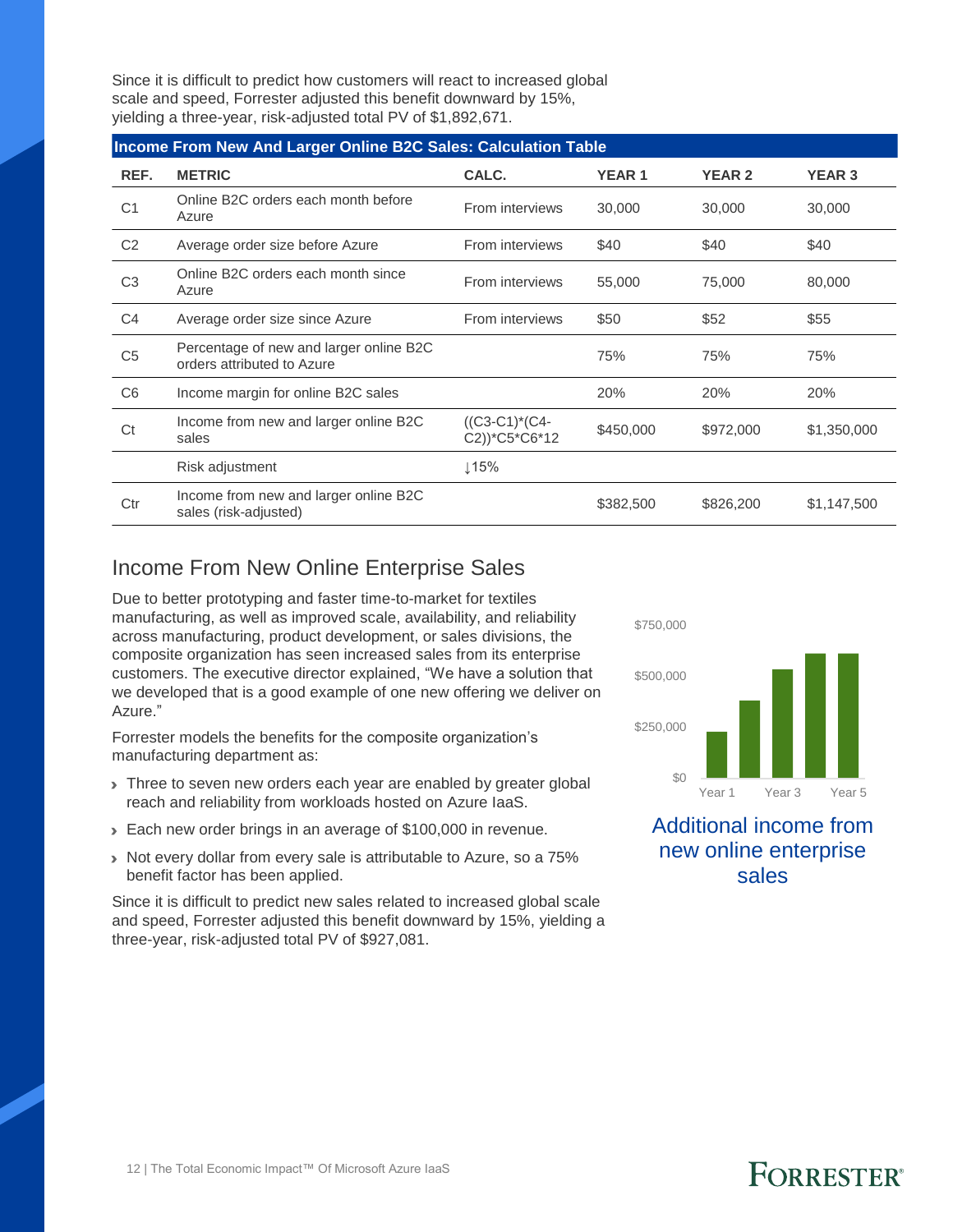|                | <b>Income From New Enterprise Client Sales: Calculation Table</b> |                |              |               |               |  |  |  |  |
|----------------|-------------------------------------------------------------------|----------------|--------------|---------------|---------------|--|--|--|--|
| <b>REF</b>     | <b>METRIC</b>                                                     | CALC.          | <b>YEAR1</b> | <b>YEAR 2</b> | <b>YEAR 3</b> |  |  |  |  |
| D <sub>1</sub> | New enterprise client orders each month                           |                | 3            | 5             | 7             |  |  |  |  |
| D <sub>2</sub> | Value of each order (average)                                     |                | \$100,000    | \$100,000     | \$100,000     |  |  |  |  |
| D <sub>3</sub> | Income margin for enterprise sales                                |                | 10%          | 10%           | 10%           |  |  |  |  |
| D <sub>4</sub> | Percentage of new enterprise client orders<br>enabled by Azure    |                | 75%          | 75%           | 75%           |  |  |  |  |
| Dt             | Income from new enterprise sales                                  | D1*D2*D3*D4*12 | \$270,000    | \$450,000     | \$630,000     |  |  |  |  |
|                | Risk adjustment                                                   | $\perp$ 15%    |              |               |               |  |  |  |  |
| Dtr            | Income from new enterprise client sales<br>(risk-adjusted)        |                | \$229,500    | \$382,500     | \$535,500     |  |  |  |  |

#### Unquantified Benefits

Some benefits are not able to be quantified financially, either because they are not directly related to financial results or they're areas that the interviewed organizations have not yet measured. For the composite organization, the following unquantified benefits should be considered to add additional weight to the ROI analysis focus of this study:

- › **Value of Azure tools in improving business operations.** The IT director for a restaurant chain cited several ways in which Azure capabilities helped enhance the business: "We've used the Azure environment, including some of the new data tools such as the data lake and event services, to help us with our single customer view. As soon as a customer downloads a marketing promotion from the website, we see they've done it and start communicating with them. And by using some of the Azure tools, at no additional cost, we've started to build some applications to influence our operations."
- › **Easier access to new technologies.** The organization is now able to more flexibly and easily pilot new technologies with little or no upfront investment. For example, one division wanted to try out Hadoop, so it turned on that Azure service and started using it almost immediately. The senior network engineer at a global professional services firm explained, "One that would have been hard to stand up on site would be Hadoop clusters, to try out some new potential business endeavors around big data." The director of IT at a global conglomerate said, "To try out something on-premises would have been too cost prohibitive to go down that path."
- › **Development and testing process improvements.** Some developer and QA improvements are included above, in the cost savings enabled by migrating on-premises and outsourced servers to Azure IaaS. Much of that was for developer and QA workloads. But developer and QA benefits go beyond simple server changes:
	- **Developers and testers can set up environments much more quickly.** They can create an environment that exactly matches production in just a few clicks.

"Instead of the staff focusing on just keeping the lights on, they are into more forward-looking strategic activities. Now we're all about added value, rather than managing backups."

*IT director, restaurant chain*

Implementation risk is the risk that a proposed investment may deviate from the original or expected requirements, resulting in higher costs than anticipated. The greater the uncertainty, the wider the potential range of outcomes for cost estimates.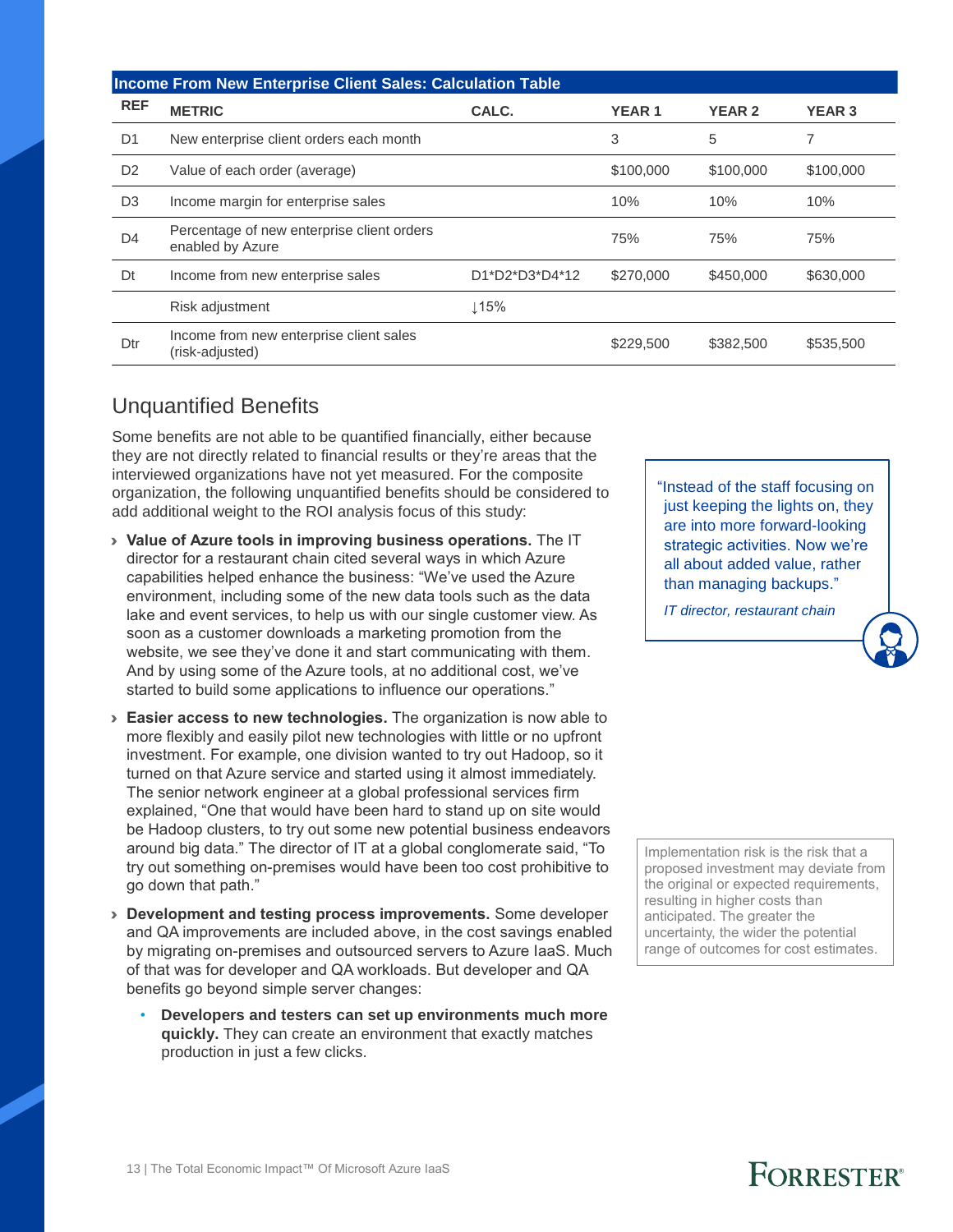- **Developers can take advantage of Azure integrations more easily.** In order to complete tasks more quickly, developers can avoid issues that come up when production and development environments are not identical. "Now we can easily spin up a number of different environments," said the project director at a software and services vendor.
- **Developers can self-provision assets.** For example, they can turn on a specific testing environment, meaning less time waiting for servers to install or for requests to be completed, or even for physical servers to be ordered and set up.
- **Applications and modules can be completed more quickly and more accurately.** This means that time-tomarket can be reduced for client projects, and employees can take advantage of improvements sooner for internal projects.
- › **Workload and service rightsizing.** Some services can be turned off during quiet hours, such as the dev/test environment. "From about 10 p.m. until 6 a.m., we shut the environment down," said the manager of web technologies for a sporting goods manufacturer, highlighting the benefits enabled by services such as Azure virtual machines and dev/test labs. Some of these costs are incorporated in the cost savings highlighted above, as well as the cost of ongoing Azure subscriptions, but additional opportunities to rightsize services and turn them off when not in use are expected.
- › **Streamlines the organization's journey toward Azure PaaS.**  The lift-and-shift migration of many server workloads to Azure IaaS has created new opportunities and significantly saved on IT costs. Like the improvement of its website, the composite organization will start to consider what services and applications can be moved to Azure PaaS, as an opportunity to take advantage of additional Microsoft services, to simplify IT, and to provide employees, partners, and customers with additional opportunities to access and share information and services. Potential benefits are detailed in the Total Economic Impact Of Microsoft Azure PaaS.<sup>2</sup>

## **Flexibility**

The value of flexibility is clearly unique to each customer, and the measure of its value varies from organization to organization. There are multiple scenarios in which a customer might choose to implement Azure and later realize additional uses and business opportunities, including:

› **The organization can continue to expand its use of Azure's functionality.** For instance, the IT director for a restaurant chain described: "We're starting to play around with the internet of things, for which there's a whole Azure environment. It's something we're going to look at. In our world, being able to connect our fridges and our ovens and our air conditioning units and understand what they're doing and how much energy they're consuming, is a big thing. And then how we can use that data for proactive maintenance, or to help us reduce energy costs, or even to remove tasks such as taking temperatures of fridges."



#### **Additional benefits:**

- Ability to easily pilot new technologies, without making large upfront investments
- Developer and test productivity
- Service rightsizing and turning off when not in use

Flexibility, as defined by TEI, represents an investment in additional capacity or capability that could be turned into business benefit for a future additional investment. This provides an organization with the "right" or the ability to engage in future initiatives but not the obligation to do so.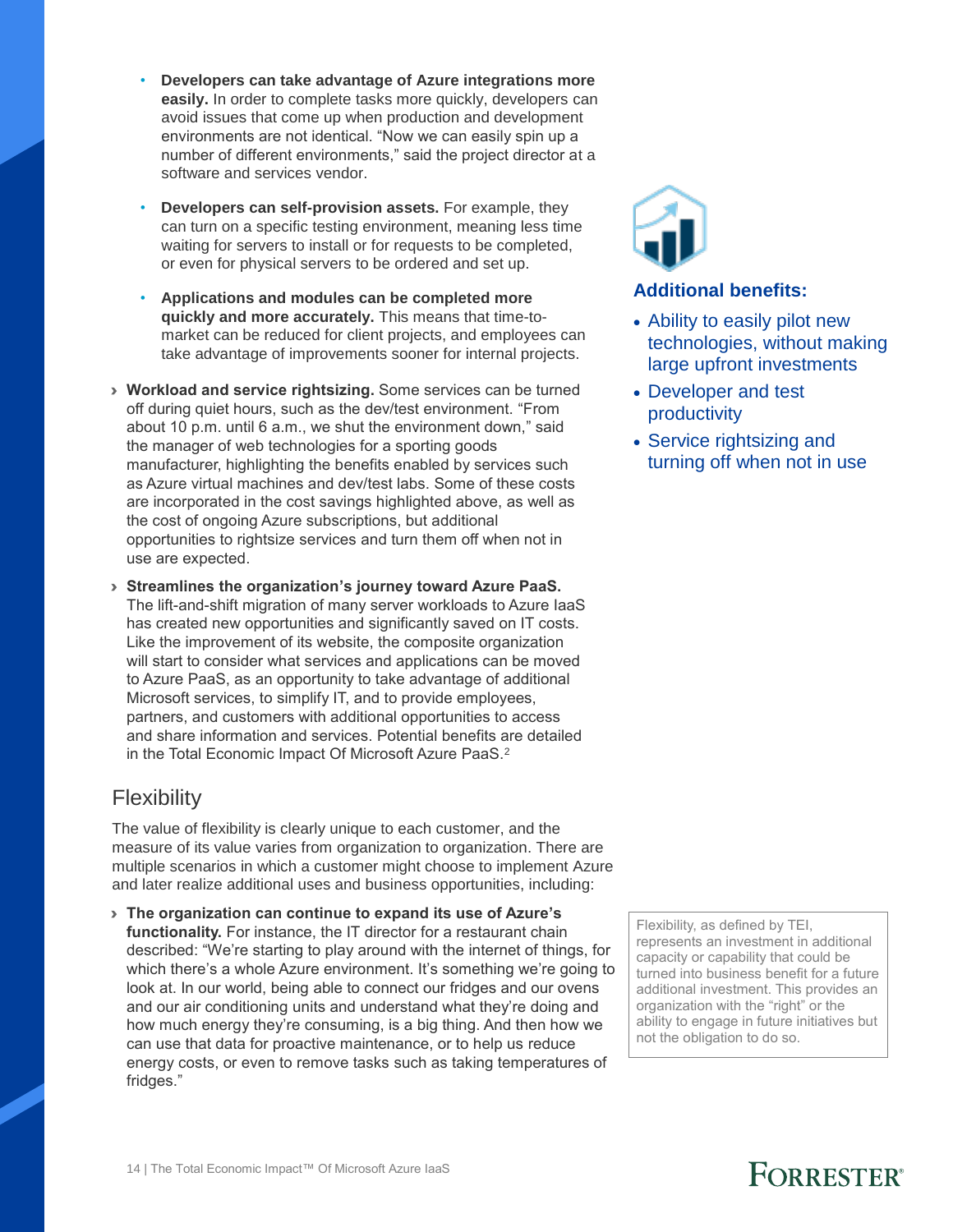- › **As the organization moves more workloads to Azure**, it can take advantage of the accounting and financial opportunities of moving even more capital expenditures to operational costs.
- › **The organization can also tune and optimize infrastructure more effectively.** For example, one interviewed organization has enabled and tested multiple Azure configurations. (For example, does it really need eight cores per instance? Or do four-core or two-core instances meet its needs?) This organization has tested its Azure infrastructure configuration to find the best combinations of server numbers, size, and other operational characteristics, with the goal of delivering the best performance at a reasonable cost.

Flexibility would also be quantified when evaluated as part of a specific project (described in more detail in Appendix A).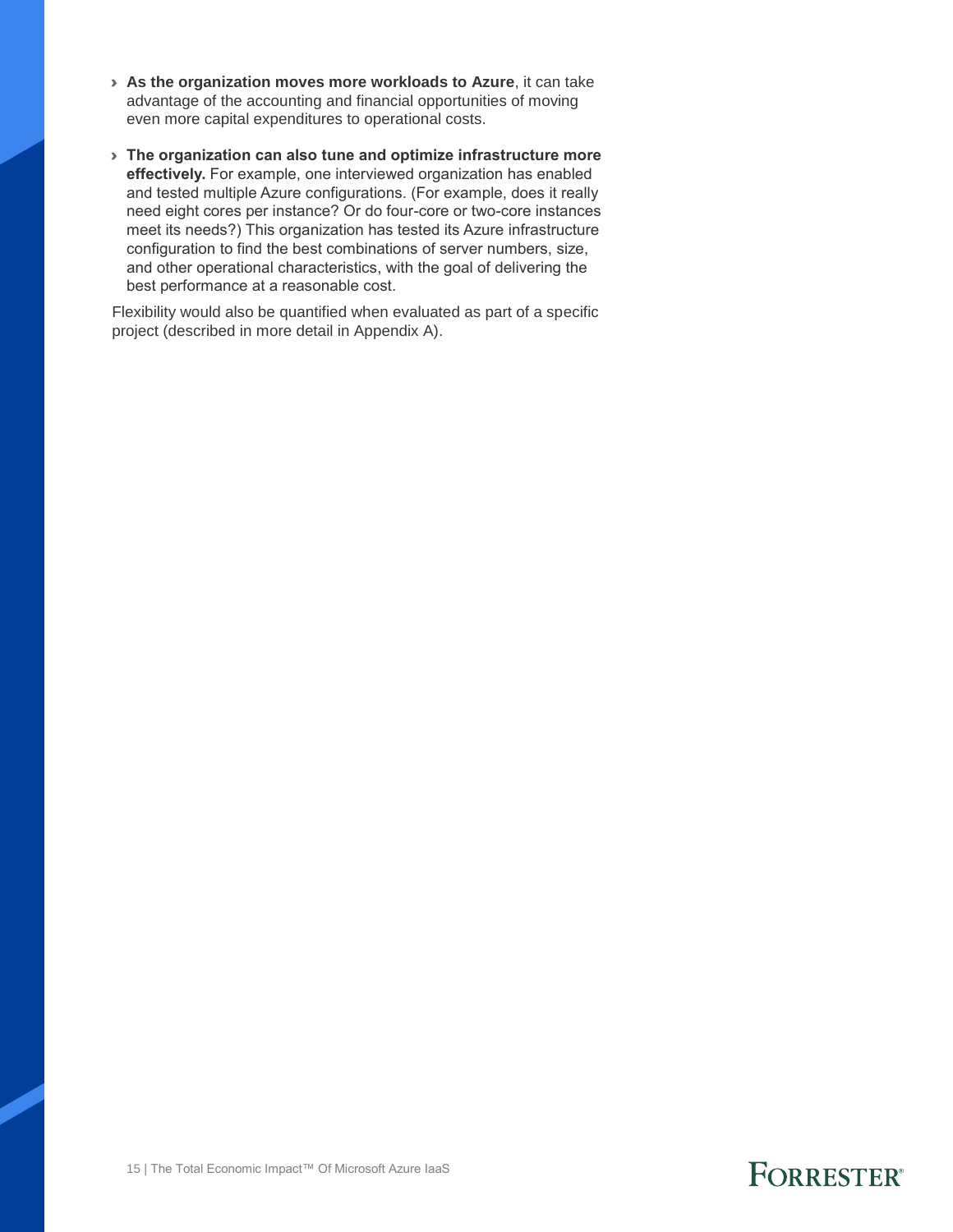# **Analysis Of Costs**

**QUANTIFIED COST DATA AS APPLIED TO THE COMPOSITE**

|      | <b>Total Costs</b>                                                 |                |              |               |               |              |                                |
|------|--------------------------------------------------------------------|----------------|--------------|---------------|---------------|--------------|--------------------------------|
| REF. | <b>COST</b>                                                        | <b>INITIAL</b> | <b>YEAR1</b> | <b>YEAR 2</b> | <b>YEAR 3</b> | <b>TOTAL</b> | <b>PRESENT</b><br><b>VALUE</b> |
| Etr  | Costs of Azure<br>implementation and initial<br>workload migration | \$239,800      | \$0          | \$0           | \$0           | \$239,800    | \$239,800                      |
| Ftr  | Ongoing Azure costs and<br>additional workload<br>migration        | \$0            | \$644,545    | \$818,056     | \$1,011,570   | \$2,474,172  | \$2,022,037                    |
|      | Total costs (risk-adjusted)                                        | \$239,800      | \$644,545    | \$818,056     | \$1,011,570   | \$2,713,972  | \$2,261,837                    |

## Costs Of Azure Implementation And Initial Workload Migration

For the composite organization, the first deployed workloads were primarily lift and shift (with the customer-facing website exception already discussed). The organization estimates that it required three FTEs over 20 weeks for the initial migration, for tasks including:

- › Planning, particularly around any impact that migrating a workload may have on IT resources, applications, or business processes.
- If Training for IT resources to learn how to manage Azure as well as the workloads running on it.
- › Data migration and preparation for workloads and/or data sources being migrated or connected to an Azure service.
- › Implementation effort to finally migrate each workload.

Some added costs were incurred for some additional consulting assistance.

For most organizations, migration into Azure is not a one-time event, but often lasts several years as the company migrates hundreds of applications and changes business processes. While the training and planning time is no longer needed, migration best practices can help save time, and some resource time is required to move and monitor those workloads on Azure IaaS. These costs are included in the Ongoing Azure Costs And Additional Workload Migration section below.

The implementation costs add up to \$218,000. Implementation costs will vary based on the number and nature of workloads deployed and the IT labor compensation rates. To account for these risks, Forrester adjusted this cost upward by 10%, yielding a three-year, risk-adjusted total PV of \$239,800.

The table above shows the total of all costs across the areas listed below, as well as present values (PVs) discounted at 10%. Over three years, the composite organization expects risk-adjusted total costs to be a PV of \$2.3 million.



**Five months** initial migration time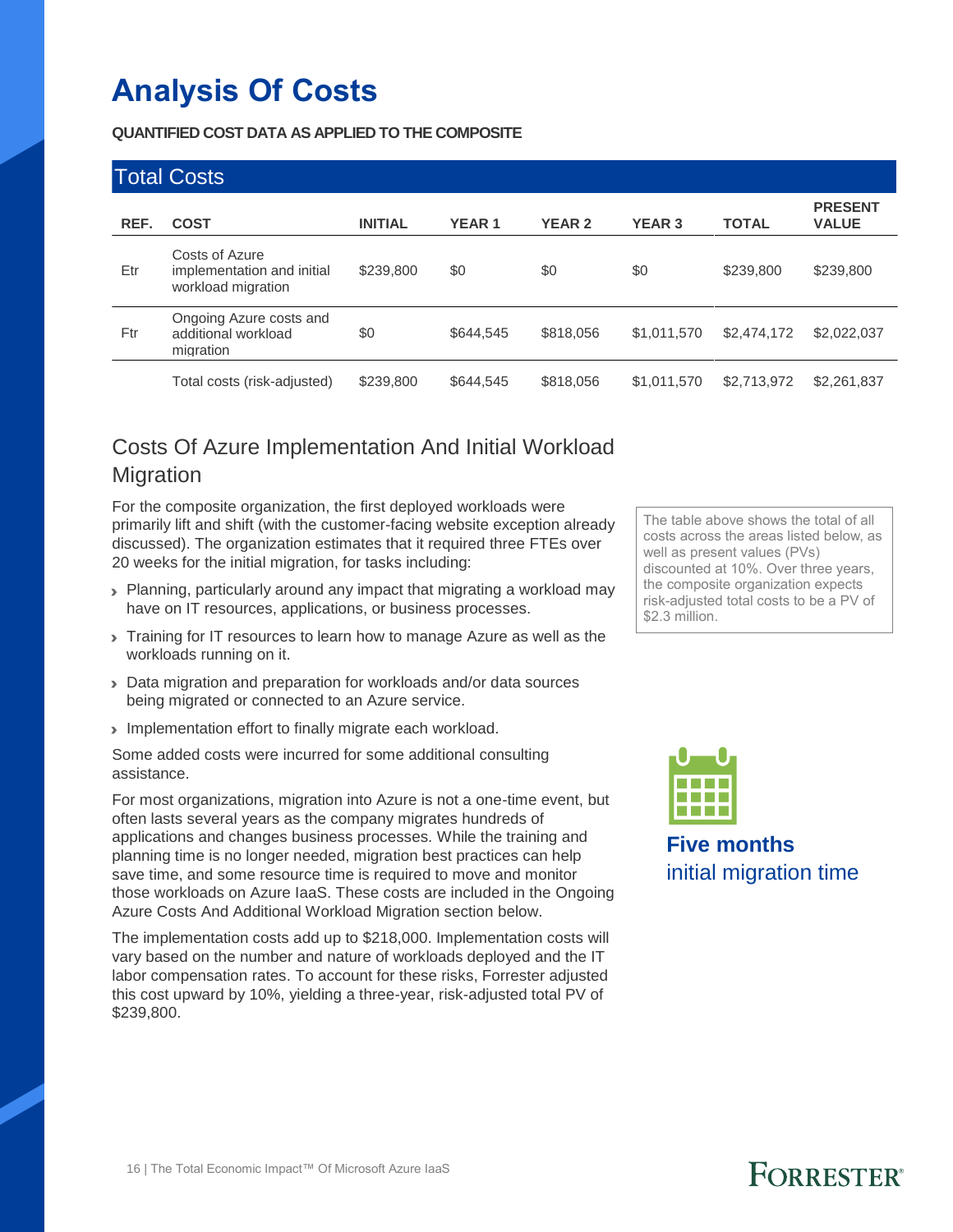#### **Costs Of Azure Implementation And Initial Workload Migration: Calculation Table**

| REF.           | <b>METRIC</b>                                                                       | CALC.                  | <b>INITIAL</b> | <b>YEAR1</b> | <b>YEAR 2</b> | <b>YEAR 3</b> |
|----------------|-------------------------------------------------------------------------------------|------------------------|----------------|--------------|---------------|---------------|
| E1             | FTEs involved in Azure laaS<br>planning, migration, and prelaunch<br>implementation |                        | 3              |              |               |               |
| E2             | Planning, migration, and<br>implementation weeks                                    |                        | 20             |              |               |               |
| E <sub>3</sub> | Average Azure IT fully loaded salary<br>(hourly)                                    |                        | \$70           |              |               |               |
| E4             | Other initial costs                                                                 |                        | \$50,000       |              |               |               |
| Et             | Costs of Azure implementation and<br>initial workload migration                     | $E1*E2*(E3*40)+$<br>E4 | \$218,000      |              |               |               |
|                | Risk adjustment                                                                     | ↑10%                   |                |              |               |               |
| Etr            | Costs of Azure implementation and<br>initial workload migration<br>(risk-adjusted)  |                        | \$239,800      | \$0          | \$0           | \$0           |

## Ongoing Azure Costs And Additional Workload Migration

The composite organization has implemented several workloads on Azure IaaS, including compute, storage, networking, management, and security. The organization is a customer of other Microsoft solutions and services; therefore, based on its size and other licensing needs, it qualifies for Azure pricing for enterprise organizations.

While individual organizations' needs and licensing agreements differ, these programs have been considered when estimating the price of Azure IaaS licensing for the composite organization. Azure licensing is estimated to be about \$290,950 in the first year for the composite organization, which includes:

- › Sixty core virtual machines, primarily general purpose Dv3-series Azure VMs.
- › Block blob storage of 100 TBs.
- › Professional Direct support.

Additional workloads are migrated in later years, and Azure service licensing needs are also expected to grow. Migration effort is also included (as outlined above, with costs reducing each year as fewer workloads need migration, and best practices helping to speed up the process).

Given that Azure licensing, migration tasks, and expected new hires are all estimated, Forrester adjusted these costs upward by 10%, yielding a three-year, risk-adjusted total PV of \$2,022,037.



**Two to 4 FTEs** spend 100% of their time on ongoing management of Azure IaaS.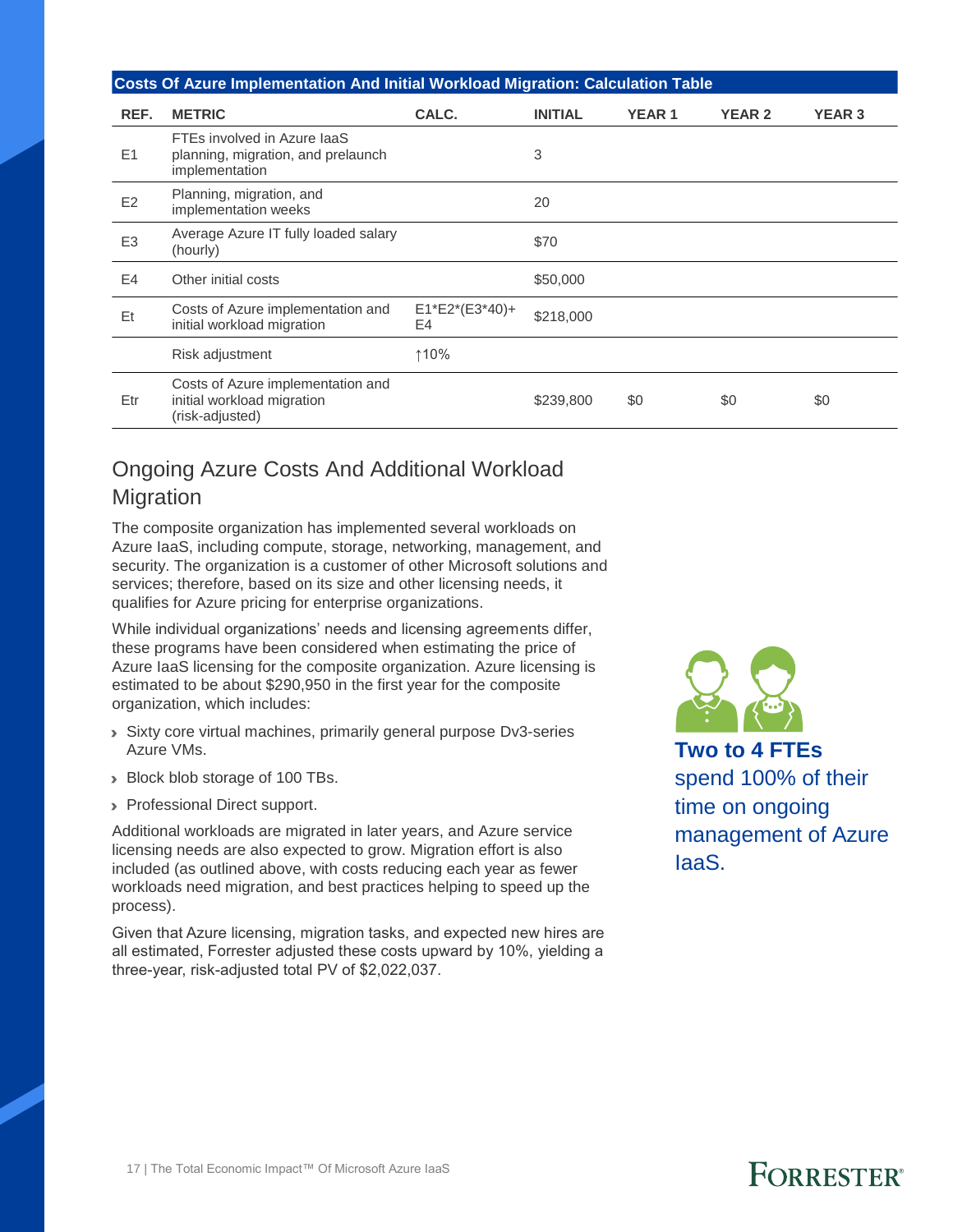|                | <b>Ongoing Azure Costs And Additional Workload Migration: Calculation Table</b> |                     |                |                |               |               |  |  |  |
|----------------|---------------------------------------------------------------------------------|---------------------|----------------|----------------|---------------|---------------|--|--|--|
| REF.           | <b>METRIC</b>                                                                   | CALC.               | <b>INITIAL</b> | <b>YEAR1</b>   | <b>YEAR 2</b> | <b>YEAR 3</b> |  |  |  |
| F <sub>1</sub> | Azure licensing costs                                                           |                     |                | \$290,950      | \$363,688     | \$454,609     |  |  |  |
| F <sub>2</sub> | Additional workload migration costs                                             |                     |                | \$75,000       | \$50,000      | \$25,000      |  |  |  |
| F <sub>3</sub> | <b>FTEs supporting Azure</b>                                                    |                     |                | $\overline{2}$ | 3             | 4             |  |  |  |
| F4             | Average fully loaded salary                                                     |                     |                | \$110,000      | \$110,000     | \$110,000     |  |  |  |
| Ft             | Ongoing Azure costs and additional<br>workload migration                        | $F1 + F2 + (F3*F4)$ | \$0            | \$585,950      | \$743,688     | \$919,609     |  |  |  |
|                | Risk adjustment                                                                 | ↑10%                |                |                |               |               |  |  |  |
| Ftr            | Ongoing Azure costs and additional<br>workload migration (risk-adjusted)        |                     | \$0            | \$644,545      | \$818,056     | \$1,011,570   |  |  |  |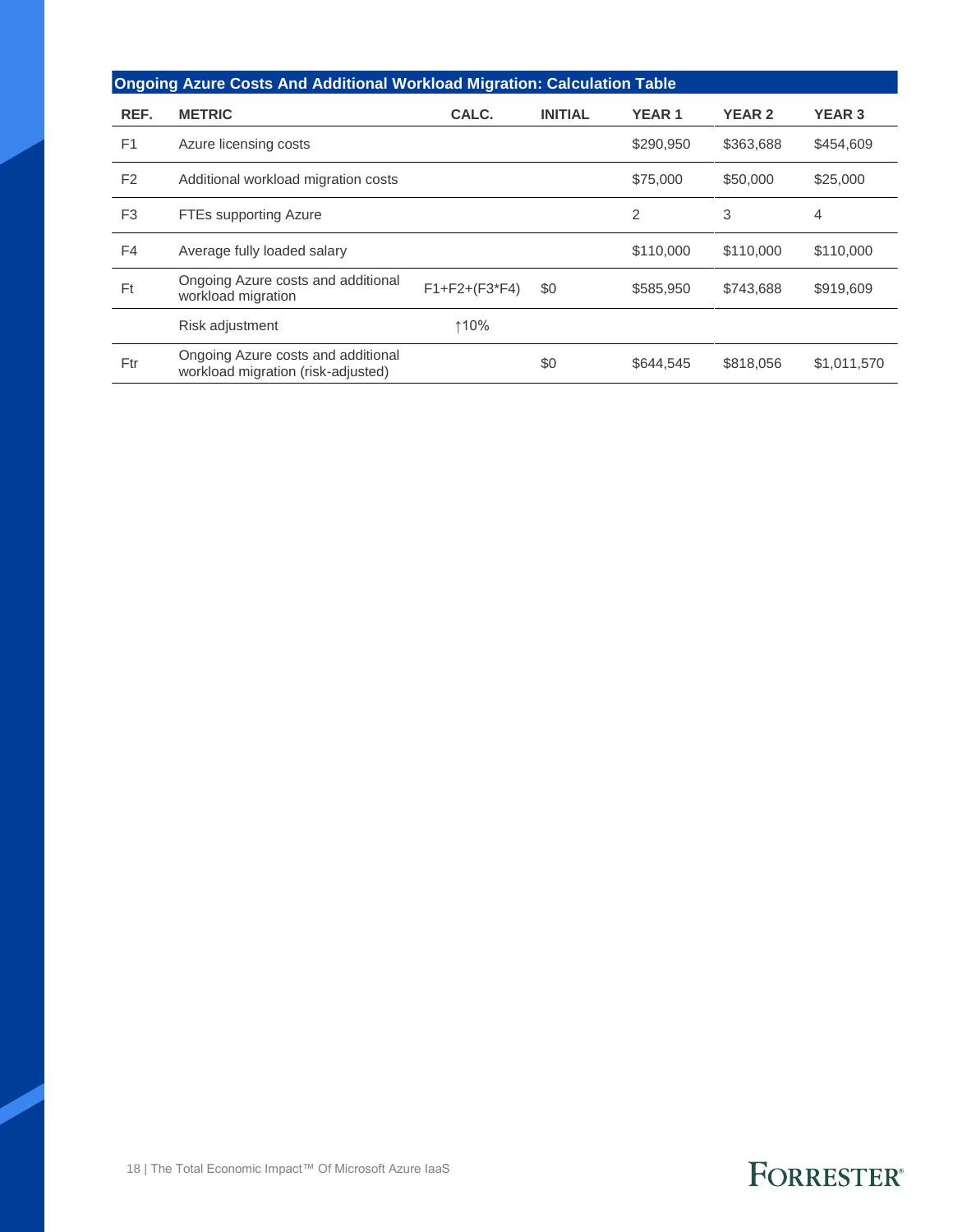# **Financial Summary**

**CONSOLIDATED THREE-YEAR RISK-ADJUSTED METRICS**



The financial results calculated in the Benefits and Costs sections can be used to determine the ROI, NPV, and payback period for the composite organization's investment. Forrester assumes a yearly discount rate of 10% for this analysis.

These risk-adjusted ROI, NPV, and payback period values are determined by applying risk-adjustment factors to the unadjusted results in each Benefit and Cost section.

| <b>Cash Flow Table (Risk-Adjusted)</b> |                |                   |               |               |               |                                |  |
|----------------------------------------|----------------|-------------------|---------------|---------------|---------------|--------------------------------|--|
|                                        | <b>INITIAL</b> | YEAR <sub>1</sub> | <b>YEAR 2</b> | YEAR 3        | <b>TOTAL</b>  | <b>PRESENT</b><br><b>VALUE</b> |  |
| <b>Total costs</b>                     | (\$239,800)    | (\$644, 545)      | (\$818,056)   | (\$1,011,570) | (\$2,713,972) | (\$2,261,837)                  |  |
| <b>Total benefits</b>                  | \$0            | \$3,438,900       | \$5,344,763   | \$7,370,719   | \$16,154,381  | \$13,081,162                   |  |
| Net benefits                           | (\$239,800)    | \$2,794,355       | \$4,526,706   | \$6,359,148   | \$13,440,410  | \$10,819,325                   |  |
| <b>ROI</b>                             |                |                   |               |               |               | 478%                           |  |
| Payback period                         |                |                   |               |               |               | $<$ 3 months                   |  |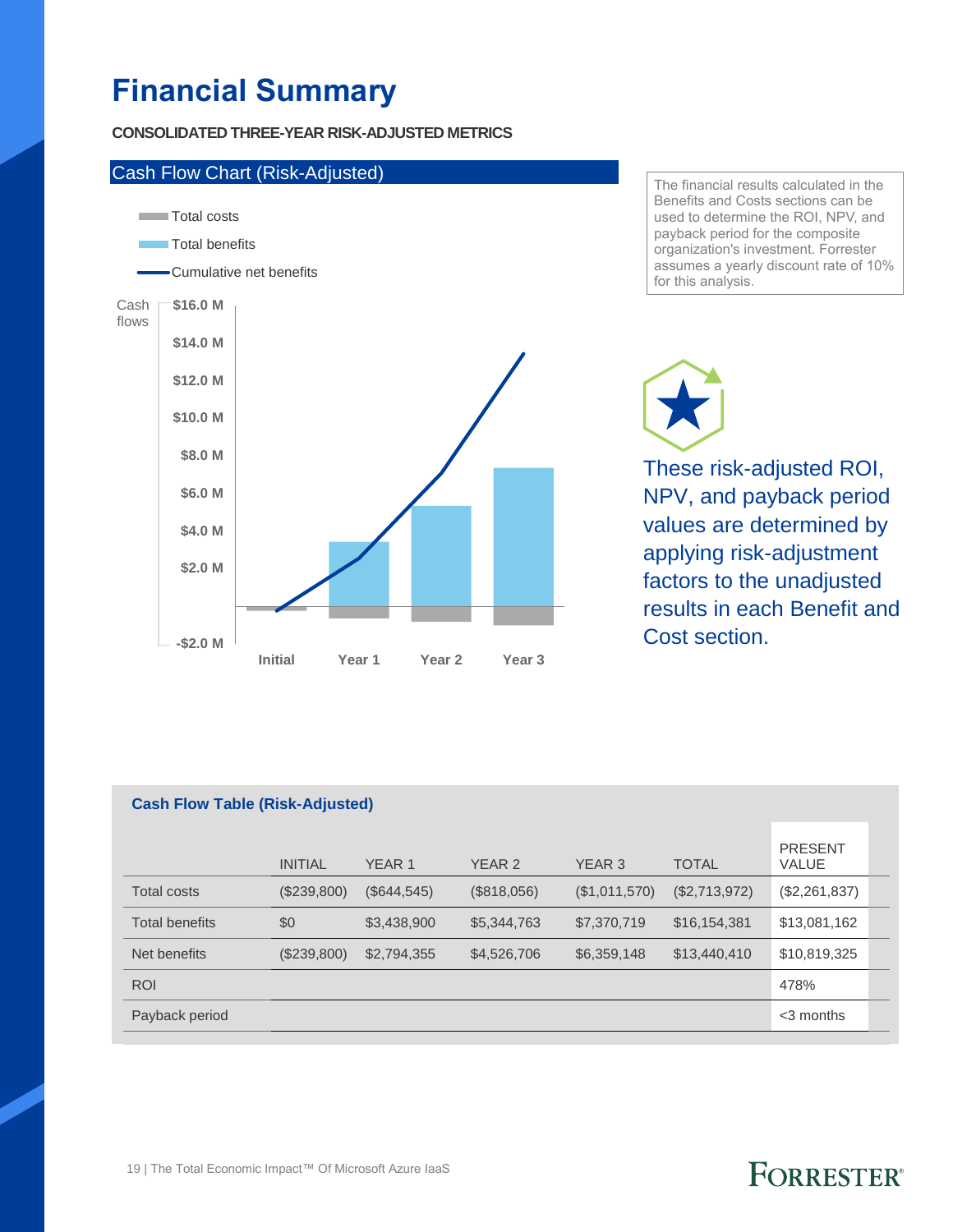## **Microsoft Azure IaaS: Overview**

The following information is provided by Microsoft. Forrester has not validated any claims and does not endorse Microsoft or its offerings.

Microsoft Azure is a global, trusted, and Hybrid cloud platform that enables organizations to quickly build, deploy, and manage applications across a large network of Microsoft-managed data centers, supporting migration and deployment of applications in close proximity to customers and supporting geo-redundancy. In addition to having the largest global scale, Azure is a trusted cloud with the largest compliance portfolio with certifications and security attestations. Azure is the only cloud provider that provides a comprehensive and consistent Hybrid platform with capabilities like Azure Stack, Azure Stack HCI and Azure Active Directory.

Microsoft Azure enables organizations to build and run applications without focusing on the infrastructure. It provides automatic operating system and service patching, built-in network load balancing, and resiliency against hardware failures. It supports a deployment model that enables customers to upgrade applications without downtime.

Microsoft Azure IaaS comprises core services such as compute, storage, networking, security, and related management capabilities. It facilitates large scaling of applications with features like scale sets and managed disks. It is an automated self-service platform with services like Azure Resource Manager that allow for fast and templatized resource provisioning. It supports a flexible billing model where customers are charged for the virtualized machines used by the second.



Source: Microsoft

Microsoft Azure provides open source, flexible, and cross-platform support across a broad selection of programming languages, frameworks, tools, databases, and architectures, such as .NET, Node.js, Java, PHP, and Python. It allows organizations to reliably host and scale out application code, storing data using relational SQL databases and NoSQL data stores, as well as advanced data analytics services, to extract value from all types of data and devices.

For more information, visit [www.azure.com.](http://www.azure.com/)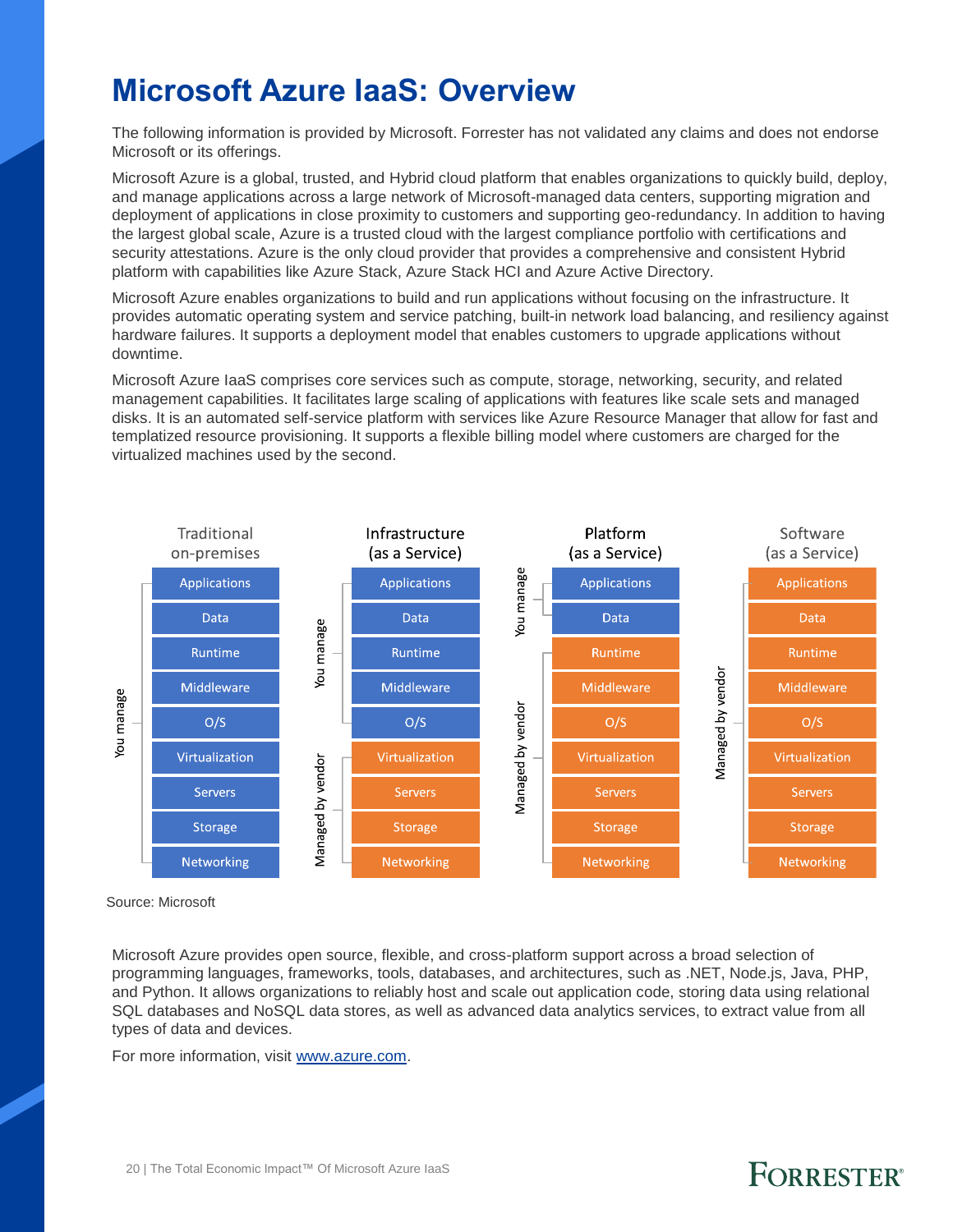# **Appendix A: Total Economic Impact**

Total Economic Impact is a methodology developed by Forrester Research that enhances a company's technology decision-making processes and assists vendors in communicating the value proposition of their products and services to clients. The TEI methodology helps companies demonstrate, justify, and realize the tangible value of IT initiatives to both senior management and other key business stakeholders.

## Total Economic Impact Approach



**Benefits** represent the value delivered to the business by the product. The TEI methodology places equal weight on the measure of benefits and the measure of costs, allowing for a full examination of the effect of the technology on the entire organization.



**Costs** consider all expenses necessary to deliver the proposed value, or benefits, of the product. The cost category within TEI captures incremental costs over the existing environment for ongoing costs associated with the solution.



**Flexibility** represents the strategic value that can be obtained for some future additional investment building on top of the initial investment already made. Having the ability to capture that benefit has a PV that can be estimated.



**Risks** measure the uncertainty of benefit and cost estimates given: 1) the likelihood that estimates will meet original projections and 2) the likelihood that estimates will be tracked over time. TEI risk factors are based on "triangular distribution."

The initial investment column contains costs incurred at "time 0" or at the beginning of Year 1 that are not discounted. All other cash flows are discounted using the discount rate at the end of the year. PV calculations are calculated for each total cost and benefit estimate. NPV calculations in the summary tables are the sum of the initial investment and the discounted cash flows in each year. Sums and present value calculations of the Total Benefits, Total Costs, and Cash Flow tables may not exactly add up, as some rounding may occur.



The present or current value of (discounted) cost and benefit estimates given at an interest rate (the discount rate). The PV of costs and benefits feed into the total NPV of cash flows.



The present or current value of (discounted) future net cash flows given an interest rate (the discount rate). A positive project NPV normally indicates that the investment should be made, unless other projects have higher NPVs.



#### **Return on investment (ROI)**

A project's expected return in percentage terms. ROI is calculated by dividing net benefits (benefits less costs) by costs.



The interest rate used in cash flow analysis to take into account the time value of money. Organizations typically use discount rates between 8% and 16%.



The breakeven point for an investment. This is the point in time at which net benefits (benefits minus costs) equal initial investment or cost.